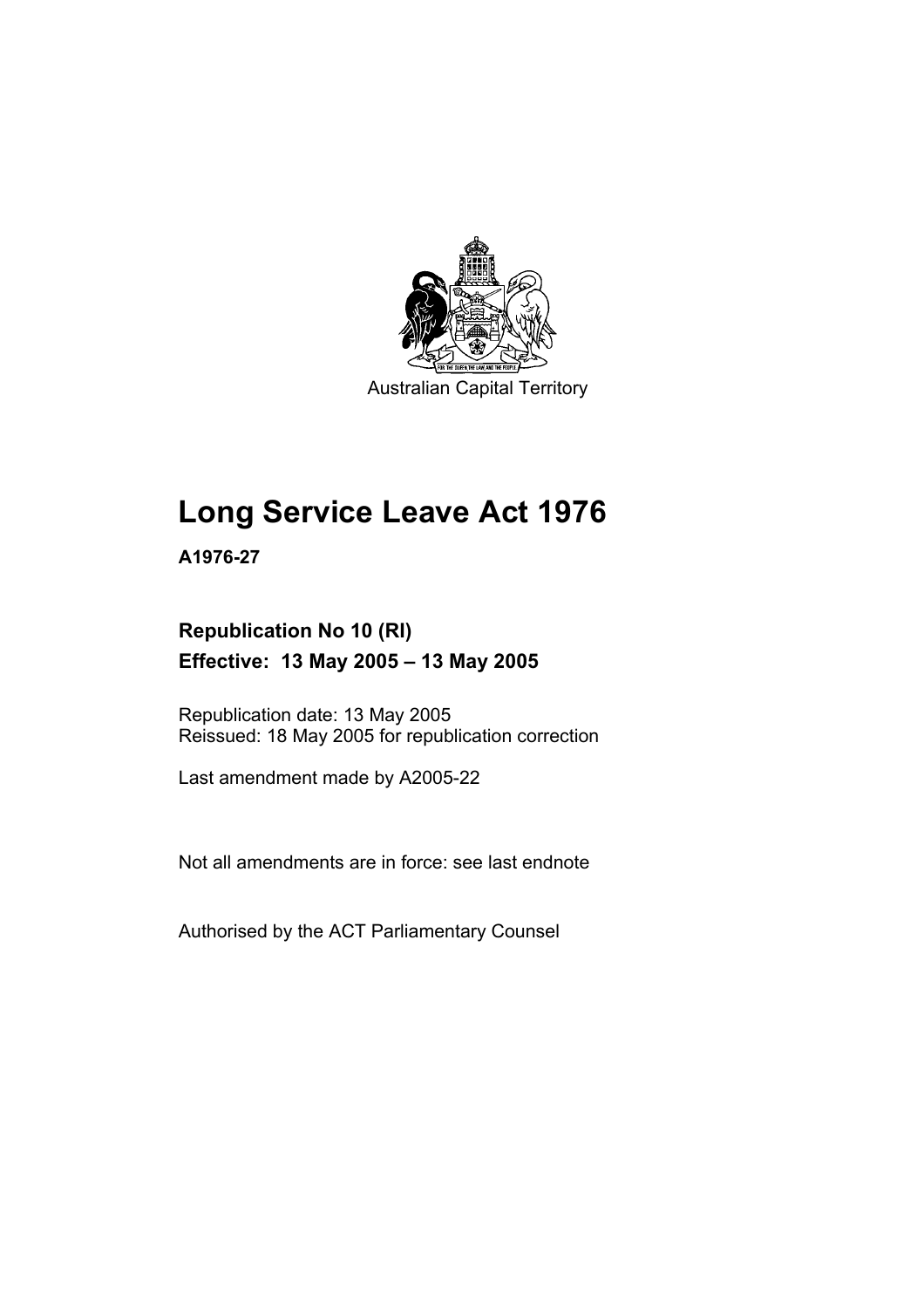## **About this republication**

#### **The republished law**

This is a republication of the *Long Service Leave Act 1976* (including any amendment made under the *Legislation Act 2001*, part 11.3 (Editorial changes)) as in force on 13 May 2005*.* It also includes any amendment, repeal or expiry affecting the republished law to 13 May 2005.

The legislation history and amendment history of the republished law are set out in endnotes 3 and 4.

#### **Kinds of republications**

The Parliamentary Counsel's Office prepares 2 kinds of republications of ACT laws (see the ACT legislation register at www.legislation.act.gov.au):

- authorised republications to which the *Legislation Act 2001* applies
- unauthorised republications.

The status of this republication appears on the bottom of each page.

#### **Editorial changes**

The *Legislation Act 2001*, part 11.3 authorises the Parliamentary Counsel to make editorial amendments and other changes of a formal nature when preparing a law for republication. Editorial changes do not change the effect of the law, but have effect as if they had been made by an Act commencing on the republication date (see *Legislation Act 2001*, s 115 and s 117). The changes are made if the Parliamentary Counsel considers they are desirable to bring the law into line, or more closely into line, with current legislative drafting practice.

This republication includes amendments made under part 11.3 (see endnote 1).

#### **Uncommenced provisions and amendments**

If a provision of the republished law has not commenced or is affected by an uncommenced amendment, the symbol  $\mathbf{U}$  appears immediately before the provision heading. The text of the uncommenced provision or amendment appears only in the last endnote.

#### **Modifications**

If a provision of the republished law is affected by a current modification, the symbol  $\mathbf{M}$ appears immediately before the provision heading. The text of the modifying provision appears in the endnotes. For the legal status of modifications, see *Legislation Act 2001*, section 95.

#### **Penalties**

The value of a penalty unit for an offence against this republished law at the republication date is—

- (a) if the person charged is an individual—\$100; or
- (b) if the person charged is a corporation—\$500.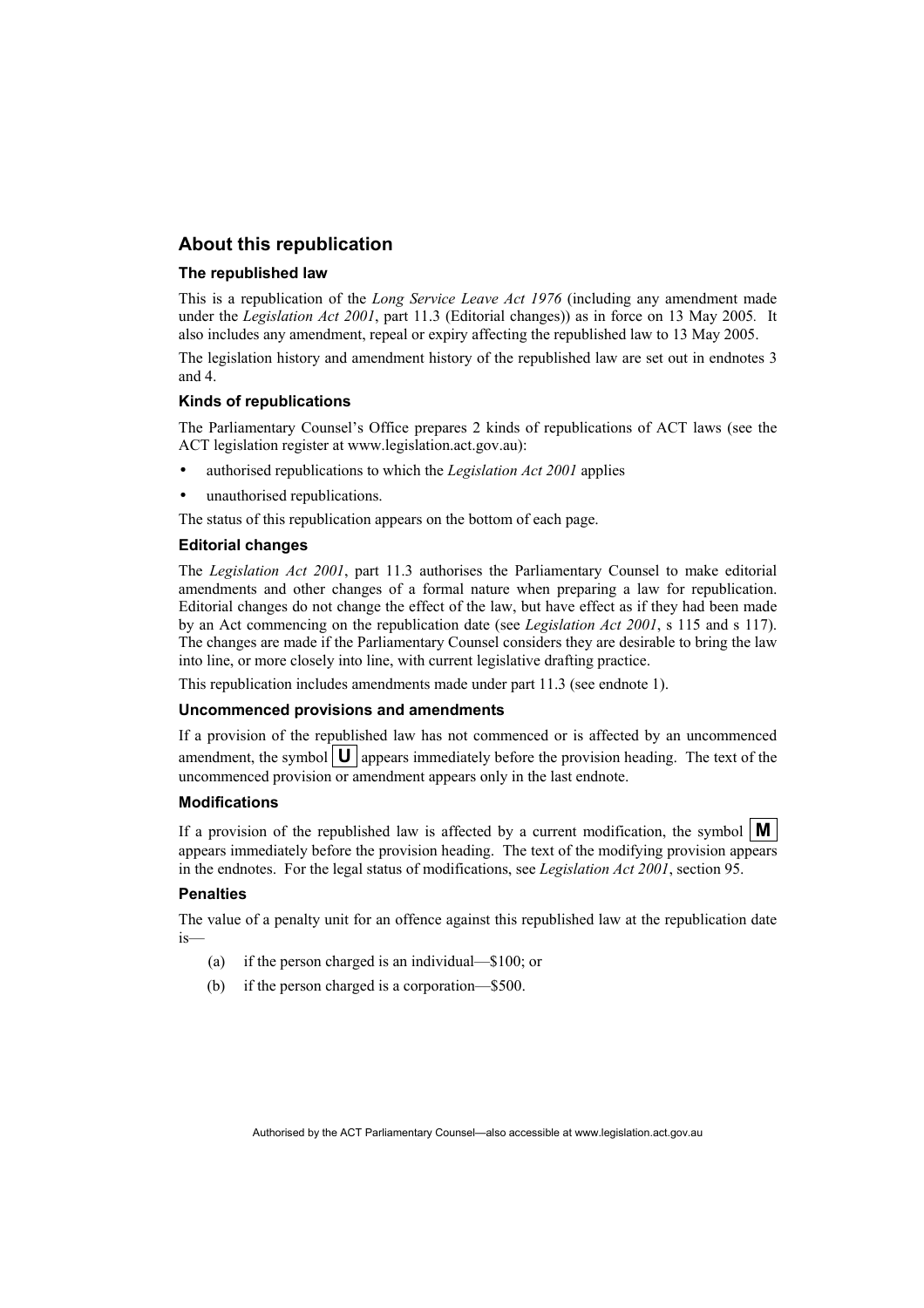

# **Long Service Leave Act 1976**

# **Contents**

18/05/05

| Part 1               | <b>Preliminary</b>                                         |            |
|----------------------|------------------------------------------------------------|------------|
|                      | Name of Act                                                | 2          |
| 2                    | Dictionary                                                 | 2          |
| 2A                   | <b>Notes</b>                                               | 2          |
| 2B                   | Offences against Act—application of Criminal Code etc      | 2          |
| Part 2               | <b>Important concepts</b>                                  |            |
| 2C                   | Commission recipients may be employees                     | 4          |
| 2D                   | Benefits under this Act and LSL (BCI) Act                  | 4          |
| 2E                   | Benefits under this Act and LSL (CCI) Act                  | 4          |
| 2F                   | Working out remuneration-employee also receives commission | 5          |
| 2G                   | Periods of service                                         | 5          |
| 3                    | Entitlement to long service leave                          |            |
| 4                    | Amount of long service leave                               |            |
| R <sub>10</sub> (RI) | Long Service Leave Act 1976                                | contents 1 |

Page

Authorised by the ACT Parliamentary Counsel—also accessible at www.legislation.act.gov.au

Effective: 13/05/05-13/05/05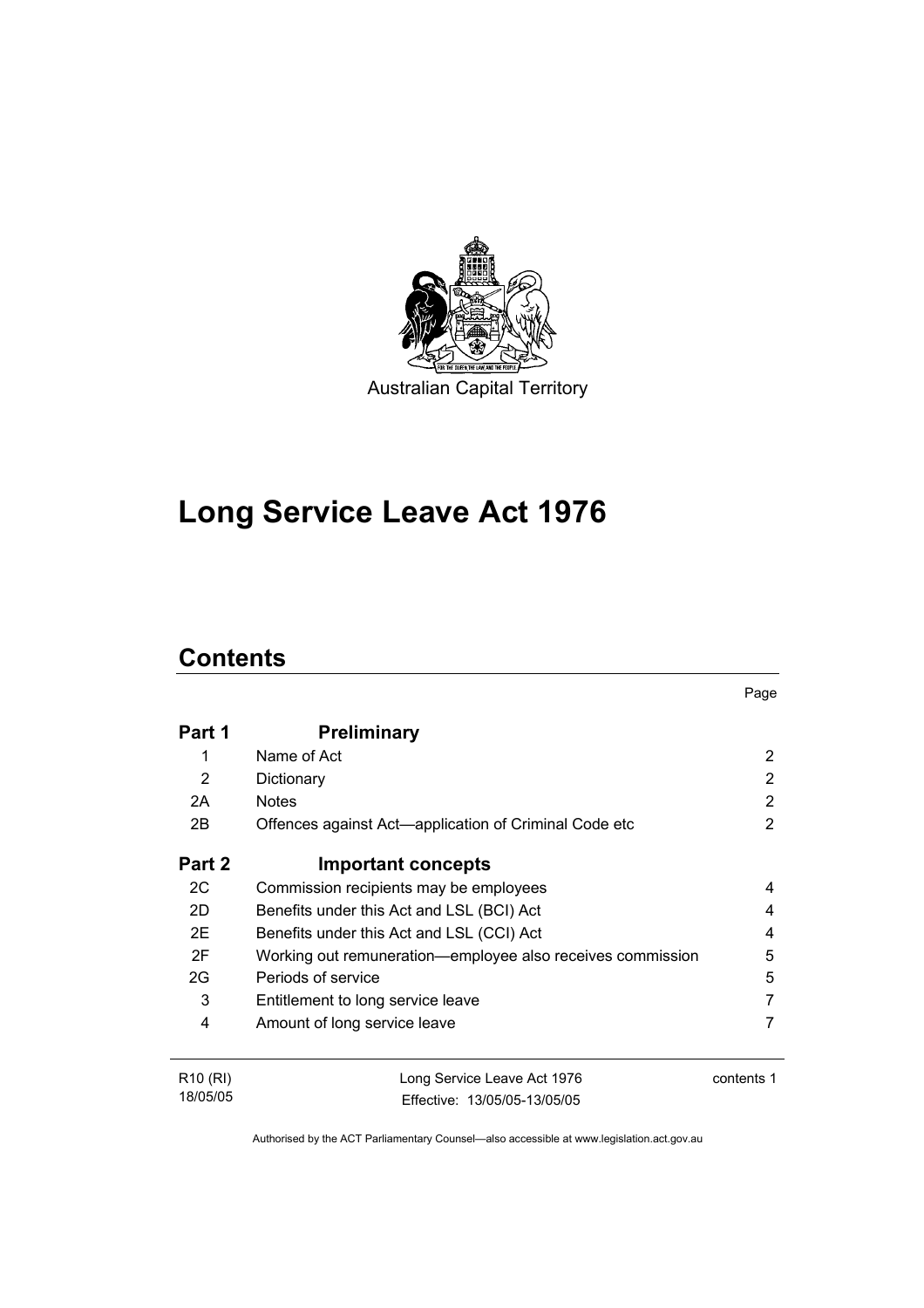#### **Contents**

| 6          | Grant of leave                                   | Page<br>7 |
|------------|--------------------------------------------------|-----------|
| 7          | Payment for leave                                | 8         |
| 8          | Manner of payment for leave                      | 9         |
| 9          | Public holidays not to count as leave            | 10        |
| 10         | Service not affected by transmission of business | 10        |
| 10A        | Continuity of service in certain cases           | 10        |
| 11         | Service with associated companies                | 11        |
| 11A        | Pay in lieu of long service leave                | 11        |
| 11B        | Pay for ineligible service after 7 years         | 12        |
| <b>11C</b> | Pro rata long service leave entitlement          | 13        |
| 11D        | Calculation of ordinary remuneration             | 14        |
| 12         | Long service leave records                       | 14        |
| Part 3     | <b>Administration and enforcement</b>            |           |
| 13         | Registrar of long service leave                  | 17        |
| 13A        | Appointment of authorised officers               | 18        |
| 13B        | Identity cards                                   | 19        |
| 13C        | Powers of entry of authorised officers           | 20        |
| 13D        | Complaints                                       | 20        |
| 13E        | Notice to comply with Act                        | 21        |
| 13F        | Review of directions by registrar                | 21        |
| 13G        | Review of decisions                              | 22        |
| 13J        | Liability                                        | 22        |
| 13K        | Delegation by registrar                          | 22        |
| Part 4     | <b>Miscellaneous</b>                             |           |
| 14         | No contracting out                               | 23        |
| 16         | Application of Act                               | 23        |
| 17         | Approved forms                                   | 24        |
| 18         | Regulation-making power                          | 24        |

contents 2 Long Service Leave Act 1976 Effective: 13/05/05-13/05/05

R10 (RI) 18/05/05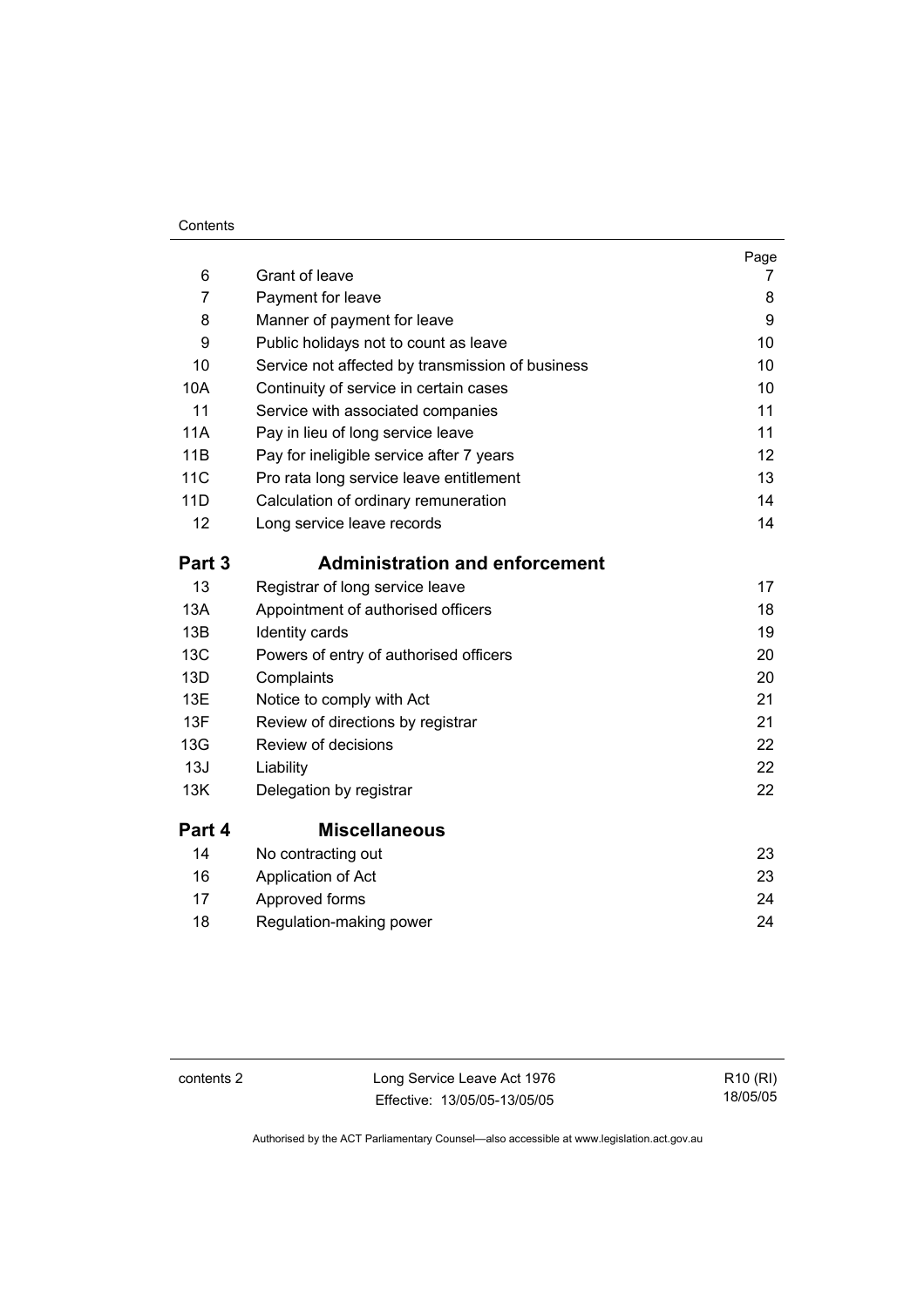|                   |                        | Contents |
|-------------------|------------------------|----------|
|                   |                        | Page     |
| <b>Dictionary</b> |                        | 25       |
|                   |                        |          |
| Endnotes          |                        |          |
| 1                 | About the endnotes     | 27       |
| 2                 | Abbreviation key       | 27       |
| 3                 | Legislation history    | 28       |
| 4                 | Amendment history      | 30       |
| 5                 | Earlier republications | 35       |
| 6                 | Uncommenced amendments | 35       |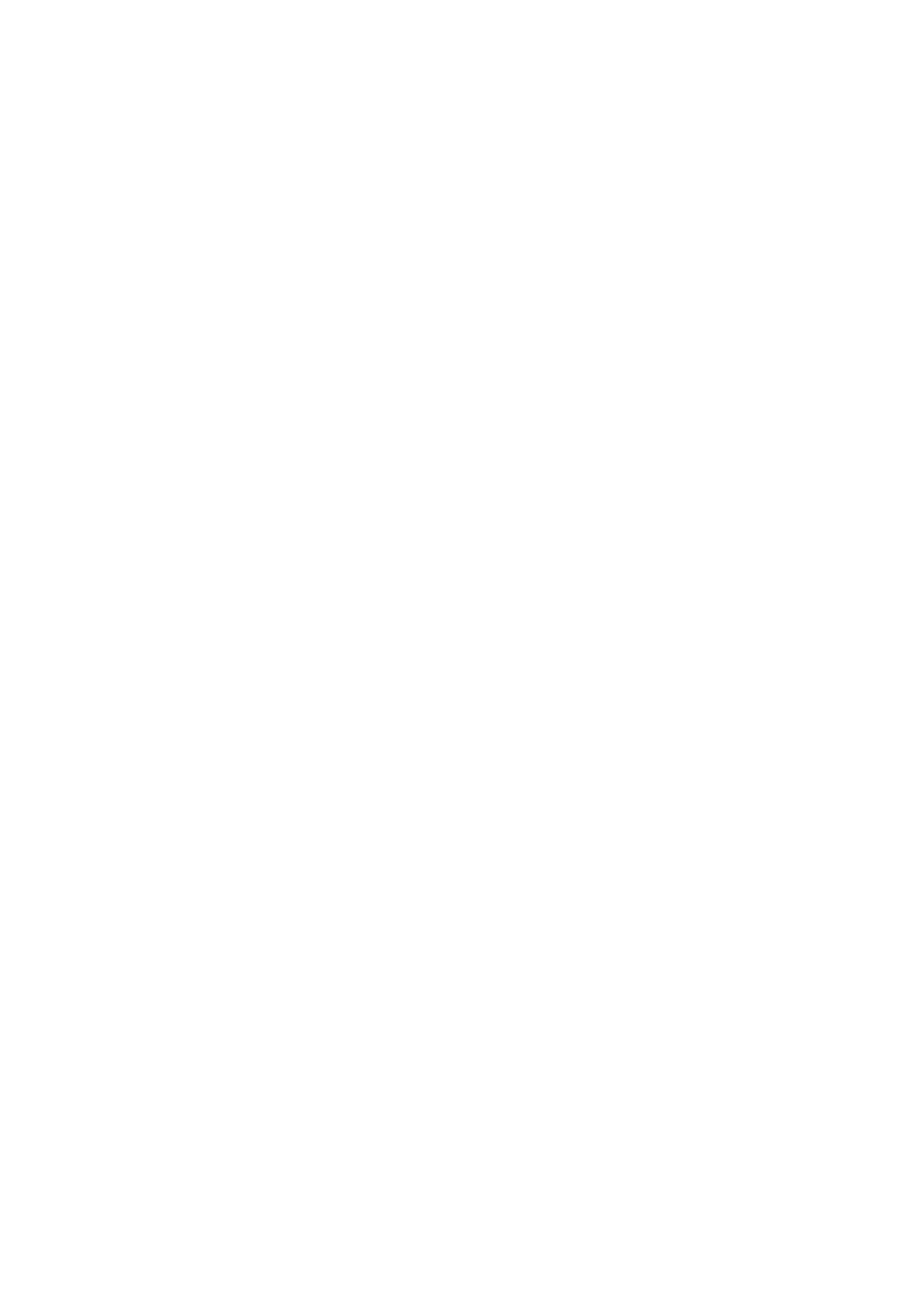

# **Long Service Leave Act 1976**

An Act relating to long service leave

R10 (RI) 18/05/05

I

Long Service Leave Act 1976 Effective: 13/05/05-13/05/05

page 1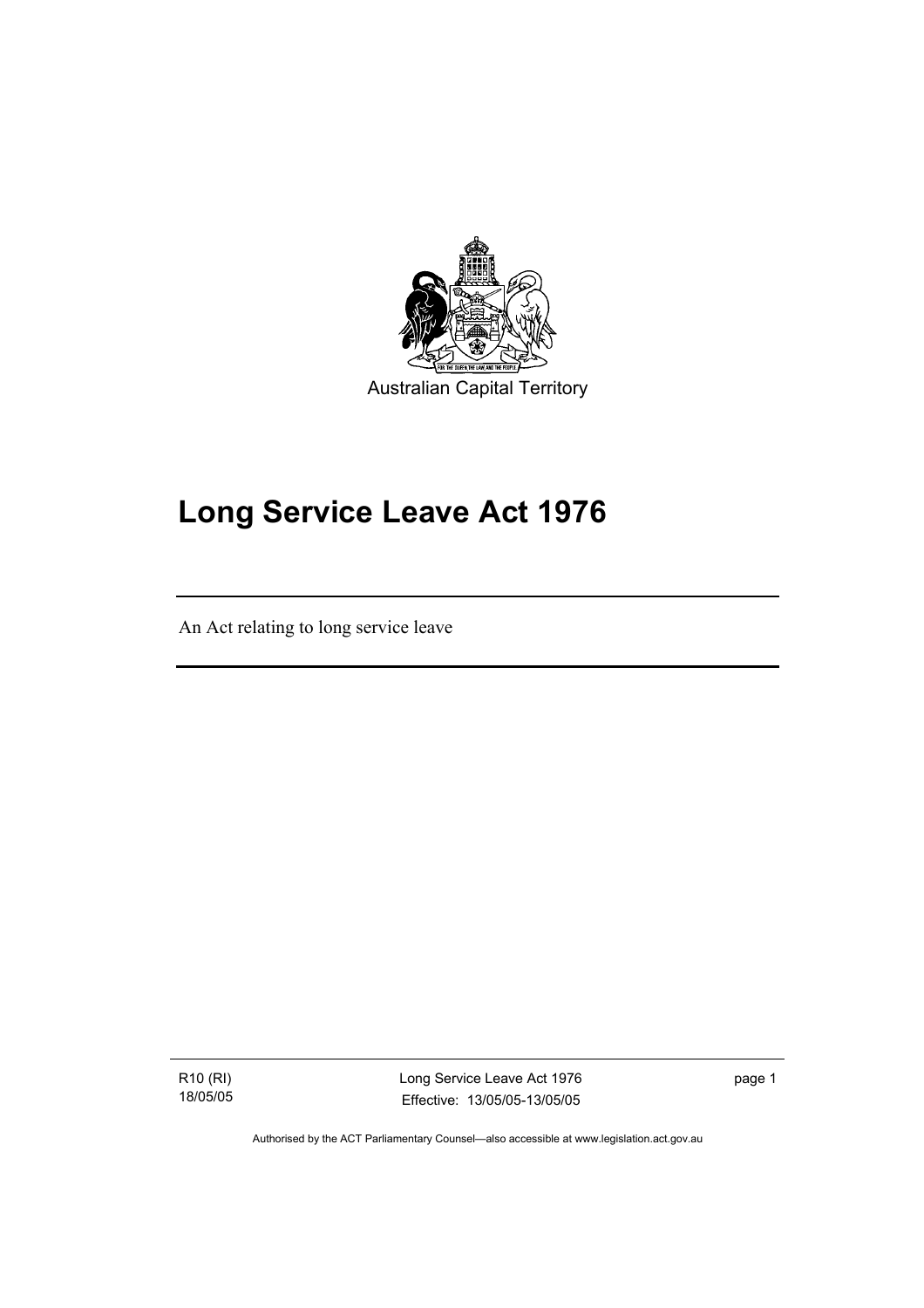#### **Part 1** Preliminary

Section 1

# **Part 1** Preliminary

## **1 Name of Act**

This Act is the *Long Service Leave Act 1976*.

## **2 Dictionary**

The dictionary at the end of this Act is part of this Act.

*Note 1* The dictionary at the end of this Act defines certain terms used in this Act, and includes references (*signpost definitions*) to other terms defined elsewhere in this Act.

> For example, the signpost definition '*period of service*—see section 2G.' means that the term 'period of service' is defined in that section.

*Note 2* A definition in the dictionary (including a signpost definition) applies to the entire Act unless the definition, or another provision of the Act, provides otherwise or the contrary intention otherwise appears (see Legislation Act, s  $155$  and s  $156$  (1)).

#### **2A Notes**

A note included in this Act is explanatory and is not part of this Act.

*Note* See the Legislation Act, s 127 (1), (4) and (5) for the legal status of notes.

## **2B Offences against Act—application of Criminal Code etc**

Other legislation applies in relation to offences against this Act.

*Note 1 Criminal Code*

The Criminal Code, ch 2 applies to all offences against this Act (see Code, pt 2.1).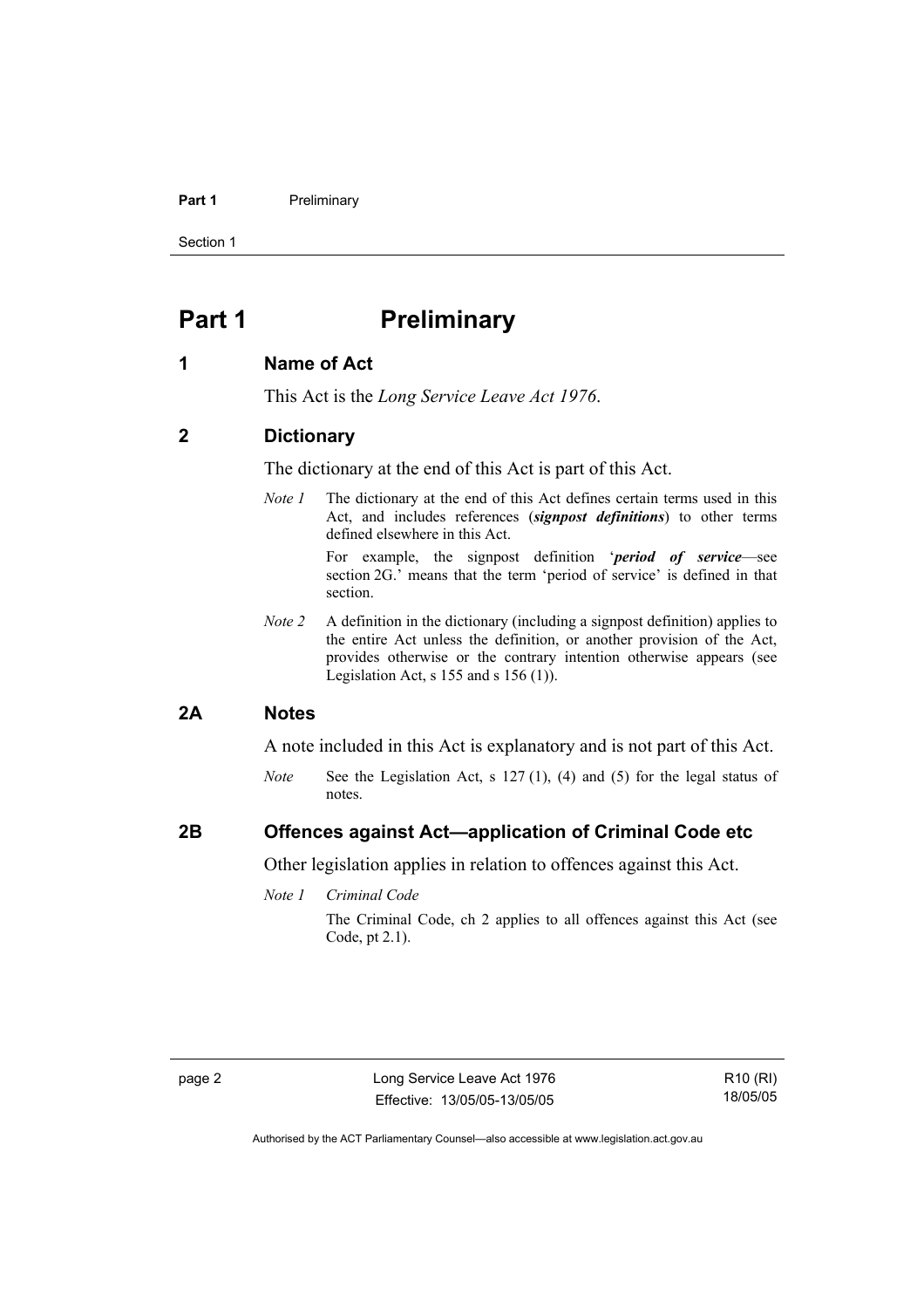The chapter sets out the general principles of criminal responsibility (including burdens of proof and general defences), and defines terms used for offences to which the Code applies (eg *conduct*, *intention*, *recklessness* and *strict liability*).

*Note 2 Penalty units* 

The Legislation Act, s 133 deals with the meaning of offence penalties that are expressed in penalty units.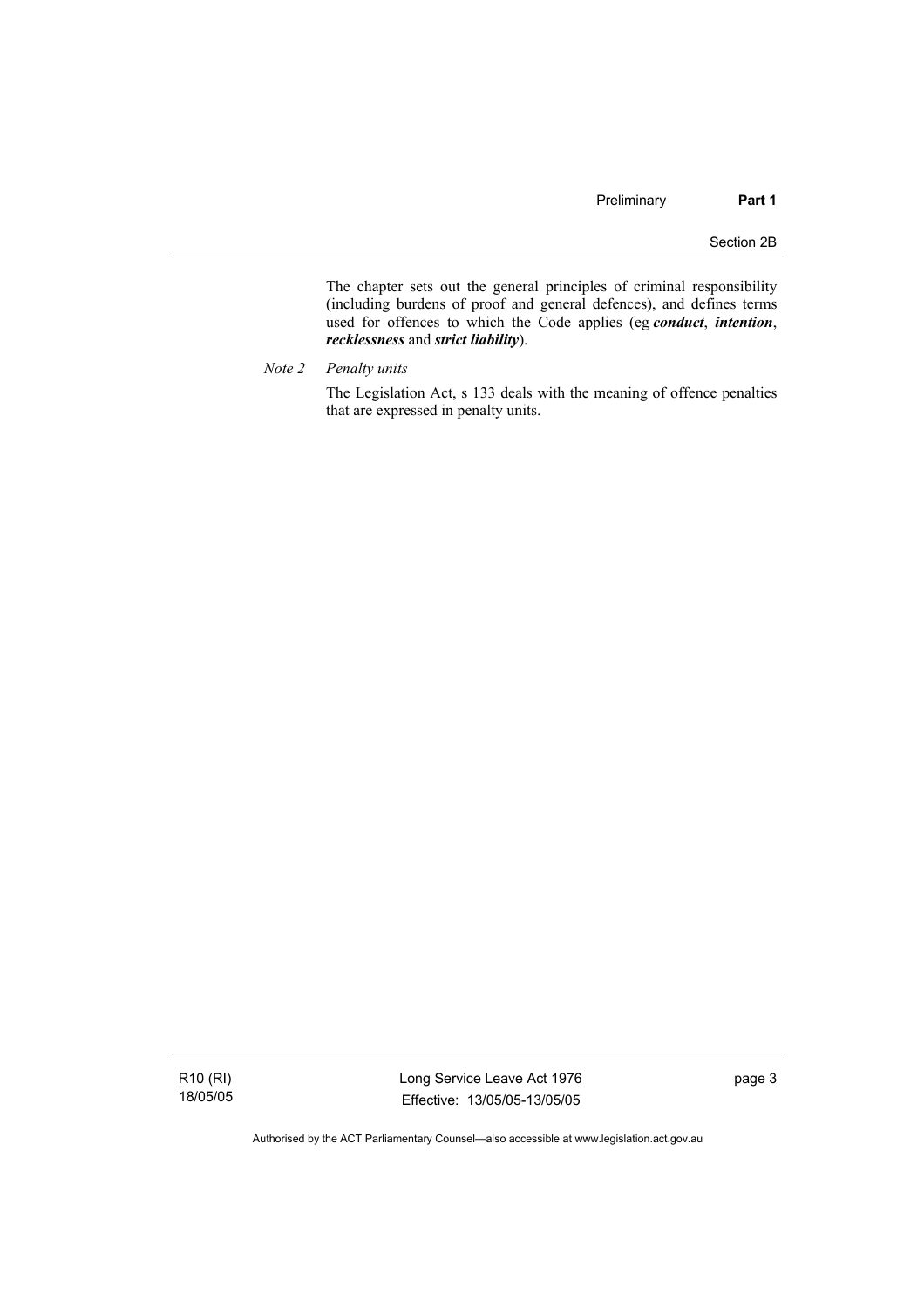#### **Part 2** Important concepts

Section 2C

# **Part 2 Important concepts**

## **2C Commission recipients may be employees**

A person may be an employee for this Act even though the person is paid completely or partly by commission.

## **2D Benefits under this Act and LSL (BCI) Act**

- (1) This section applies to an employee who—
	- (a) is registered under the LSL (BCI) Act; and
	- (b) has elected under that Act, section 63 to take long service benefits under that Act for a period stated by the employee.
- (2) The employee's election does not prevent the employee from receiving benefits under this Act.
- (3) However, the employee is not entitled to a benefit under this Act for a period for which the employee has received a benefit under the LSL (BCI) Act.
- (4) In this section:

*LSL (BCI) Act* means the *Long Service Leave (Building and Construction Industry) Act 1981.*

## **2E Benefits under this Act and LSL (CCI) Act**

- (1) This section applies to an employee who—
	- (a) is registered under the LSL (CCI) Act; and
	- (b) has elected under that Act, section 64 to take long service benefits under that Act for a period stated by the employee.
- (2) The employee's election does not prevent the employee from receiving benefits under this Act.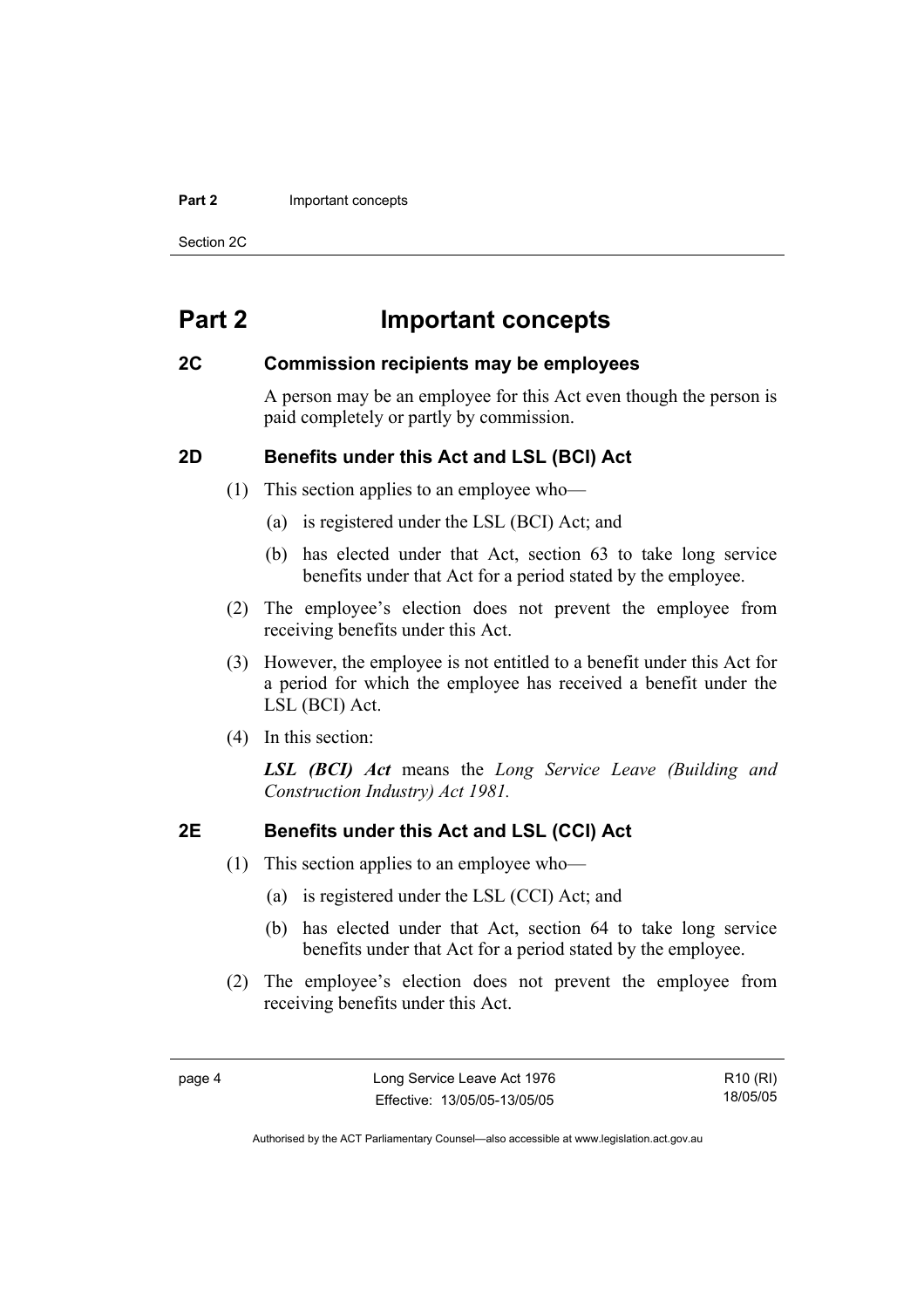- (3) However, the employee is not entitled to a benefit under this Act for a period for which the employee has received a benefit under the LSL (CCI) Act.
- (4) In this section:

*LSL (CCI) Act* means the *Long Service Leave (Contract Cleaning Industry) Act 1999.*

## **2F Working out remuneration—employee also receives commission**

- (1) To work out the ordinary remuneration of an employee who, during a year, is paid completely by commission, or partly by salary or wages and partly by commission—
	- (a) the employee is taken to be paid completely by salary or wages throughout the year; and
	- (b) the amount payable for salary or wages to the employee in relation to a week in the year is taken to be the following:

#### total payable

#### 52

(2) In this section:

*total payable*, for a year, means the total amount payable to the employee for the year as commission, salary or wages.

## **2G Periods of service**

(1) In this Act:

*period of service*, as an employee, means a period of continuous service as the employee of a particular employer.

 (2) However, in working out an employee's period of service, the following interruptions of the period of service do not break the continuity of service:

page 5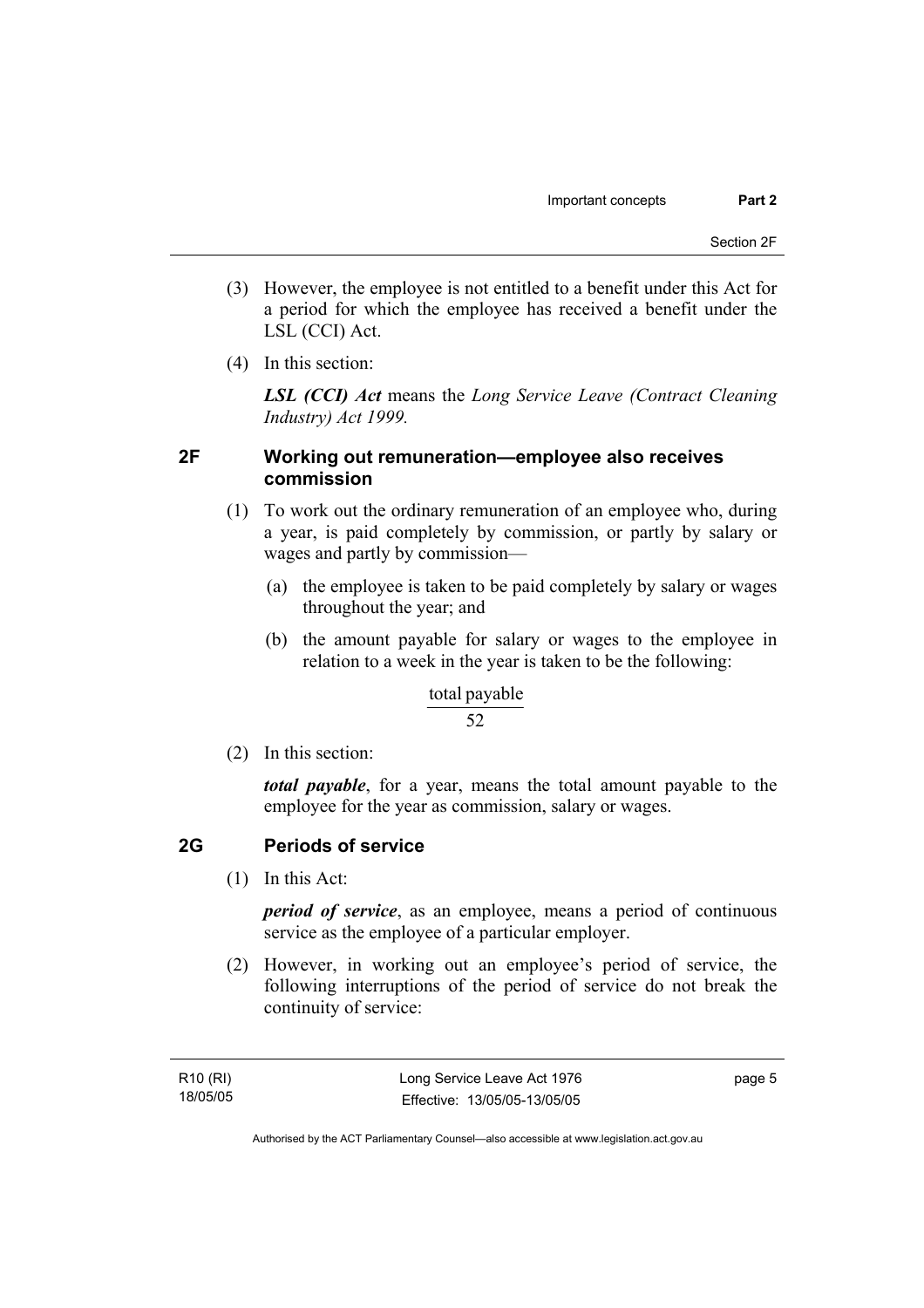#### **Part 2** Important concepts

Section 2G

- (a) an interruption caused by an industrial dispute if the employee returns to the service of the employer in accordance with the terms of settlement of the dispute;
- (b) a period when an employee is stood down by his or her employer because of slackness of trade if the employee is reemployed by the employer within 6 months after the day the employee is stood down;
- (c) a period, other than a period mentioned in the dictionary, definition of *continuous service*, paragraph (a) or (b), when the employee is absent with the employer's leave;
- (d) a period when the employee is absent because of injury arising out of or in the course of the employment;
- (e) any other interruption, including ending of service by the employer (other than with the intention of avoiding the granting of long service leave), if the employee returns to the employer's service within 2 months after the day the service is interrupted;
- (f) service by the employee as a member of the Defence Force, other than as a member rendering continuous full-time service;
- (g) service during a period when an employee was temporarily outside the ACT.
- (3) Also, an interruption of an employee's service of longer than 2 months does not break the continuity of service if the interruption is caused by the seasonal nature of the work.
- (4) To remove any doubt, the period of the interruption under subsection (2) or (3) must not be taken into account in working out the total period of service.

#### **Example**

Fiona starts work in the cosmetics department of Desmond James ('DJ's'), a department store, on 1 January 1992. She works there until 31 December 1994, when she quits to take up a position with Gray's Brothers, a competing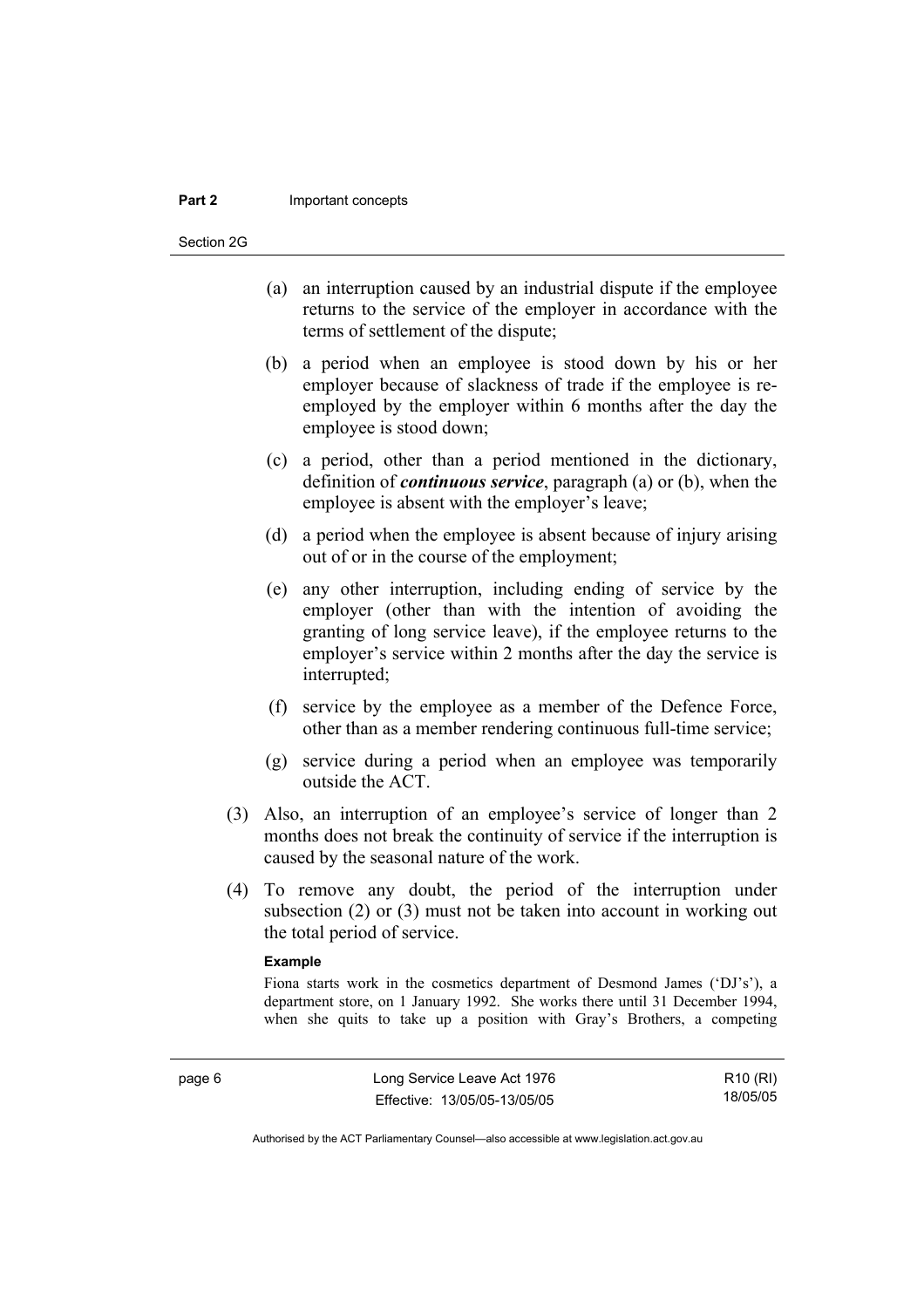department store. She doesn't like the new manager and returns to her old job at DJ's on 1 February 1995. On 1 June 1995 there is a strike which continues till 30 September 1995, after which Fiona returns to work in accordance with the terms of settlement of the dispute. On 1 August 1999 Fiona injures herself at work and is unable to return to work until 1 December 1999. The cumulative absences of 9 months do not count as service, postponing her entitlement, but do not break continuity of service. Her 10 years long service leave falls due on 1 October 2002.

*Note* An example is part of the Act, is not exhaustive and may extend, but does not limit, the meaning of the provision in which it appears (see Legislation Act, s 126 and s 132).

## **3 Entitlement to long service leave**

- (1) An employee who has completed 7 years service with a single employer is entitled to long service leave for the period of the service.
- (2) An employee is entitled to long service leave for each consecutive 5 years of service completed by the employee after the end of the 7th year of service.
- (3) An employee's entitlement to long service leave for a period of service arises at the end of the period.

## **4 Amount of long service leave**

An employee accrues long service leave at the rate of  $\frac{1}{5}$  of a month's leave for each year of service.

## **6 Grant of leave**

- (1) An employer commits an offence if—
	- (a) an employee of the employer becomes entitled to long service leave; and
	- (b) the employer does not grant the leave—

page 7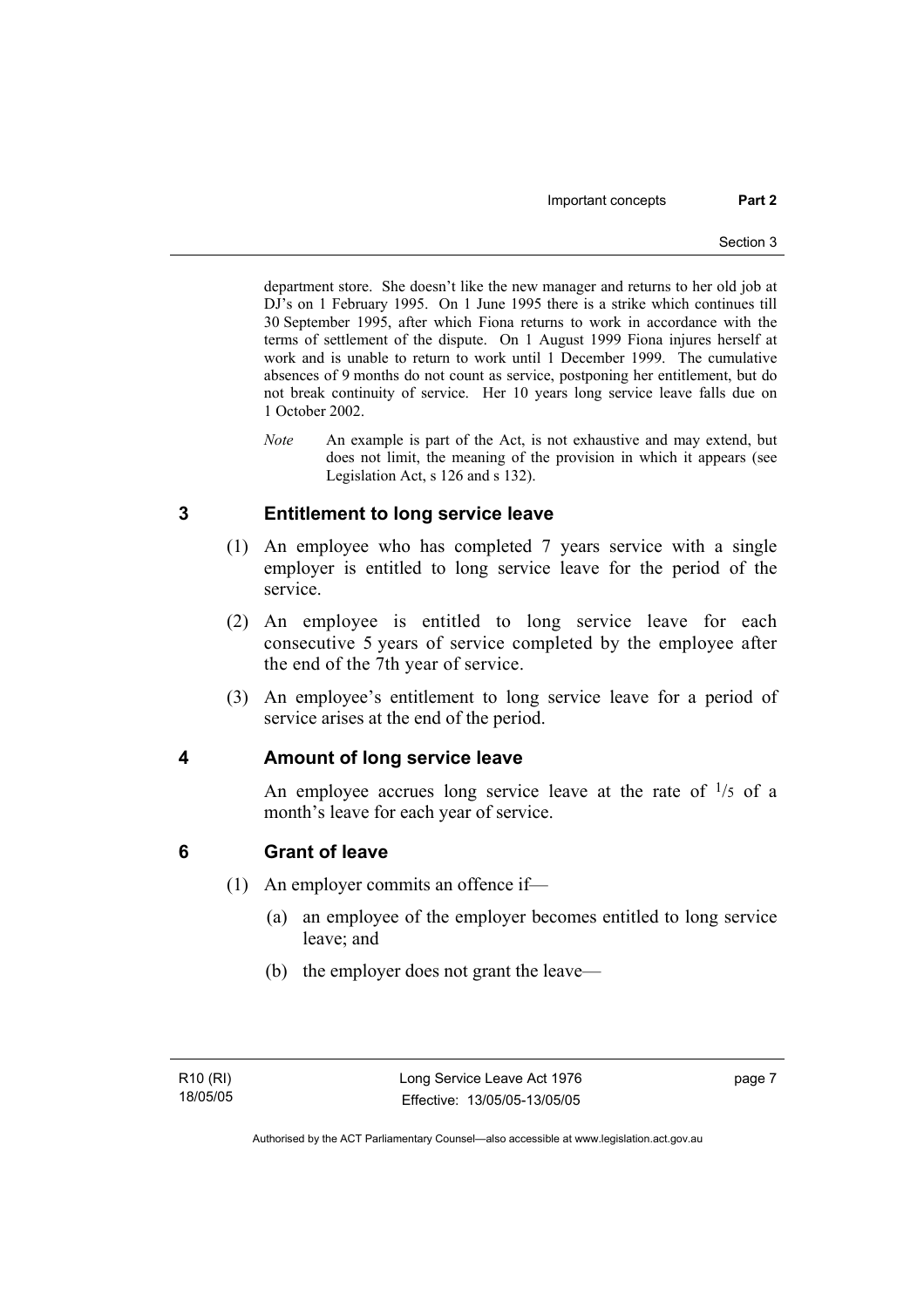#### **Part 2** Important concepts

#### Section 7

- (i) as soon as practicable, having regard to the needs of the employer's business, after the employee becomes entitled to the leave; or
- (ii) if the employer and employee agree—at another time or times.

Maximum penalty: 50 penalty units.

 (2) An employer commits an offence if the employer does not, at least 60 days before the date from which long service leave is to be taken, give the employee written notice of the date.

Maximum penalty: 50 penalty units.

- (3) Subsection (2) does not apply if the employee agrees otherwise.
- (4) An offence against this section is a strict liability offence.
- (5) Long service leave may only be granted for less than 1 month if the employer and employee agree.

### **7 Payment for leave**

- (1) Payment for long service leave shall be made at the rate of an amount equivalent to the ordinary remuneration the employee would have received in respect of the period of leave if he or she had not taken the leave.
- (2) In the case of an employee who is a part-time employee or casual employee, the ordinary remuneration shall be calculated by multiplying the average number of hours worked each week by the employee during the period of 12 months immediately preceding the day on which the employee became entitled to the leave by the ordinary remuneration of the employee on that day.
- (3) If, within the period of 2 years immediately before the date on which an employee becomes entitled to long service leave in respect of a period of service, the employee ceases to be employed full time and is employed part time or as a casual employee, the ordinary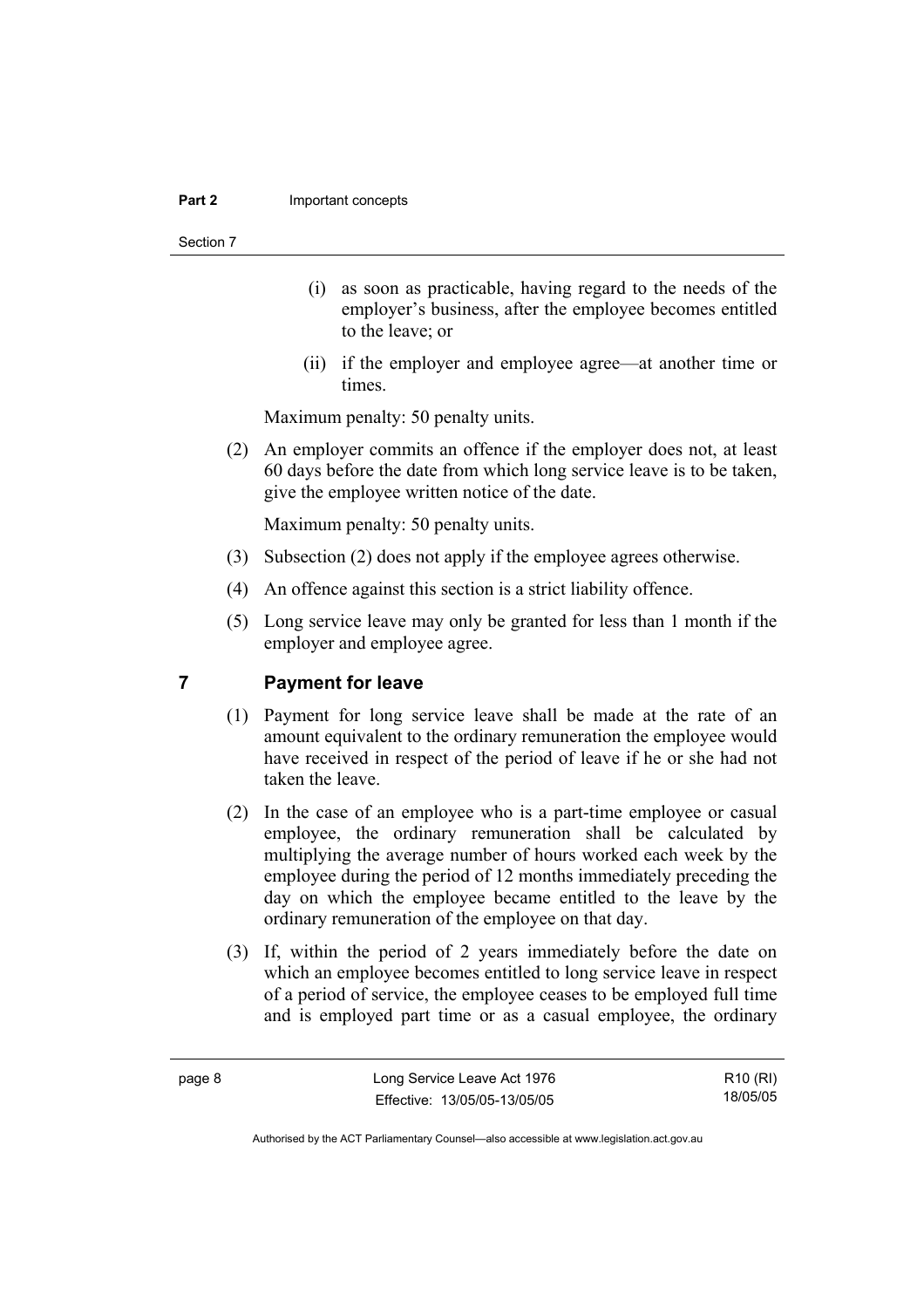remuneration for long service leave shall be calculated by dividing by 5 the total amount of salary or wages paid to the employee in the period of 5 years ending on his or her becoming so entitled.

## **8 Manner of payment for leave**

- (1) An employer commits an offence if the employer does not pay an employee for long service leave—
	- (a) in advance for the whole period of the long service leave; or
	- (b) at the same times as the employer would have paid the employee if the employee had not taken the leave and, if the employee asks for it, by cheque posted to an address the employee nominates; or
	- (c) if the employer and the employee agree—in another way.

Maximum penalty: 50 penalty units.

- (2) An offence against this section is a strict liability offence.
- (3) If, after payment in respect of long service leave is made in accordance with subsection (1), the amount of ordinary remuneration payable under an award or agreement to the employee increases, payment of that increase shall—
	- (a) if payment was made under subsection (1) (a)—be made to the employee as soon as practicable on completion of that leave; or
	- (b) if payment was made under subsection (1) (b)—be made to the employee in accordance with that paragraph; or
	- (c) if payment was made under subsection (1) (c)—be made in such manner as is agreed by the employer and the employee, or in the absence of such agreement, as soon as practicable on completion of that leave.
- (4) Payment in lieu of long service leave shall be made—

page 9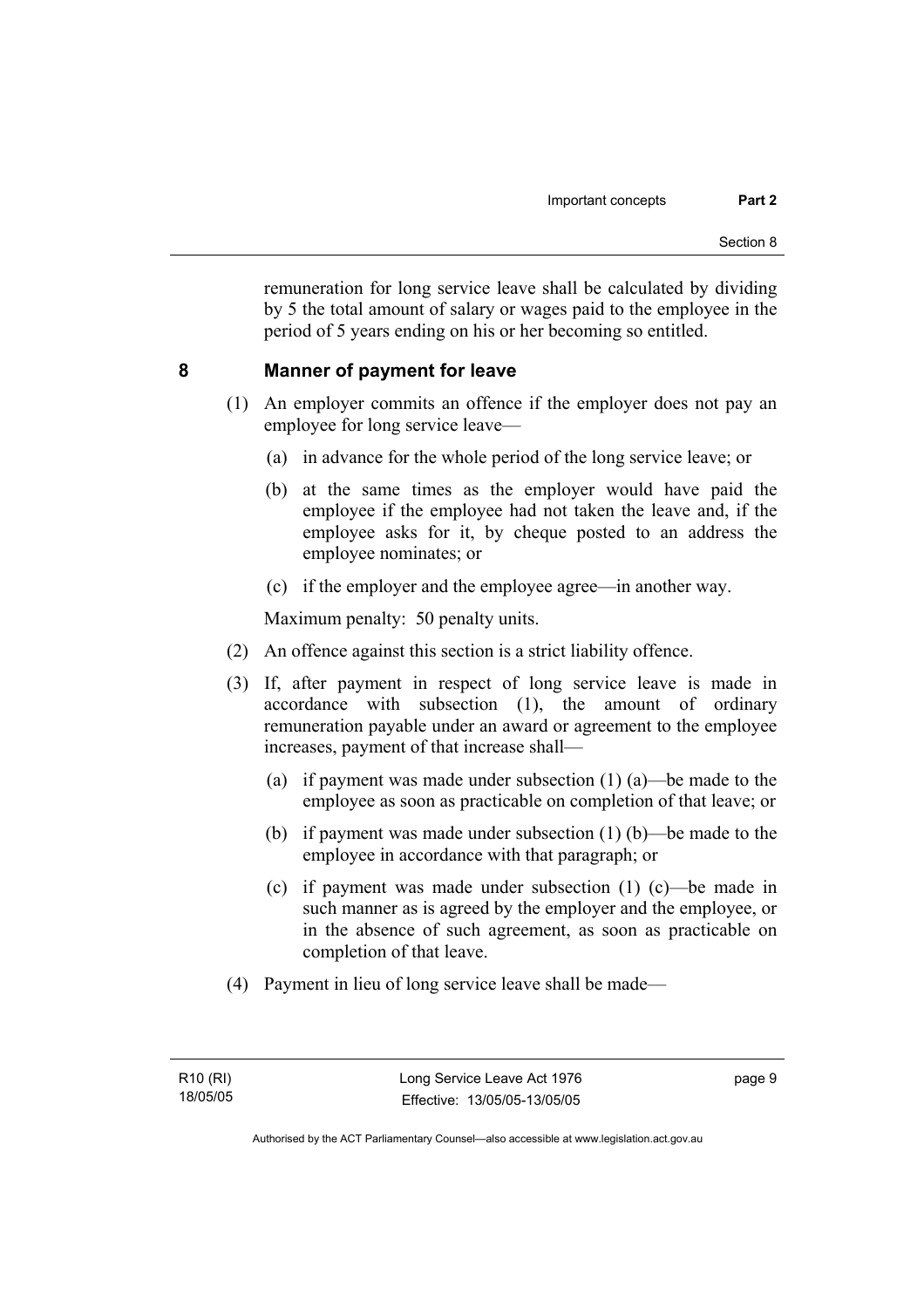#### **Part 2 Important concepts**

#### Section 9

- (a) to the employee as soon as practicable after termination of his or her employment; or
- (b) in the case of a deceased employee, to his or her legal personal representative as soon as practicable after the death of the employee but in any case not later than 12 months after his or her death.

## **9 Public holidays not to count as leave**

- (1) This section applies if a public holiday or an award holiday falls during a period of long service leave taken by an employee.
- (2) The period of long service leave is increased by 1 day for each such holiday.

## **10 Service not affected by transmission of business**

Where, before or after the date of commencement of this Act, a business is transmitted from 1 employer to another and a person who was, immediately before the transmission, an employee of the first employer becomes, immediately after the transmission, an employee of the second employer—

- (a) the period of service of the employee shall be deemed not to have been interrupted; and
- (b) the period of service of the employee with the first employer shall be deemed to be service with the second employer.

## **10A Continuity of service in certain cases**

- (1) Where—
	- (a) a contract for the supply of services by 1 party to the contract (the *first contractor*) on behalf of the other party to the contract (the *principal*) has been discharged; and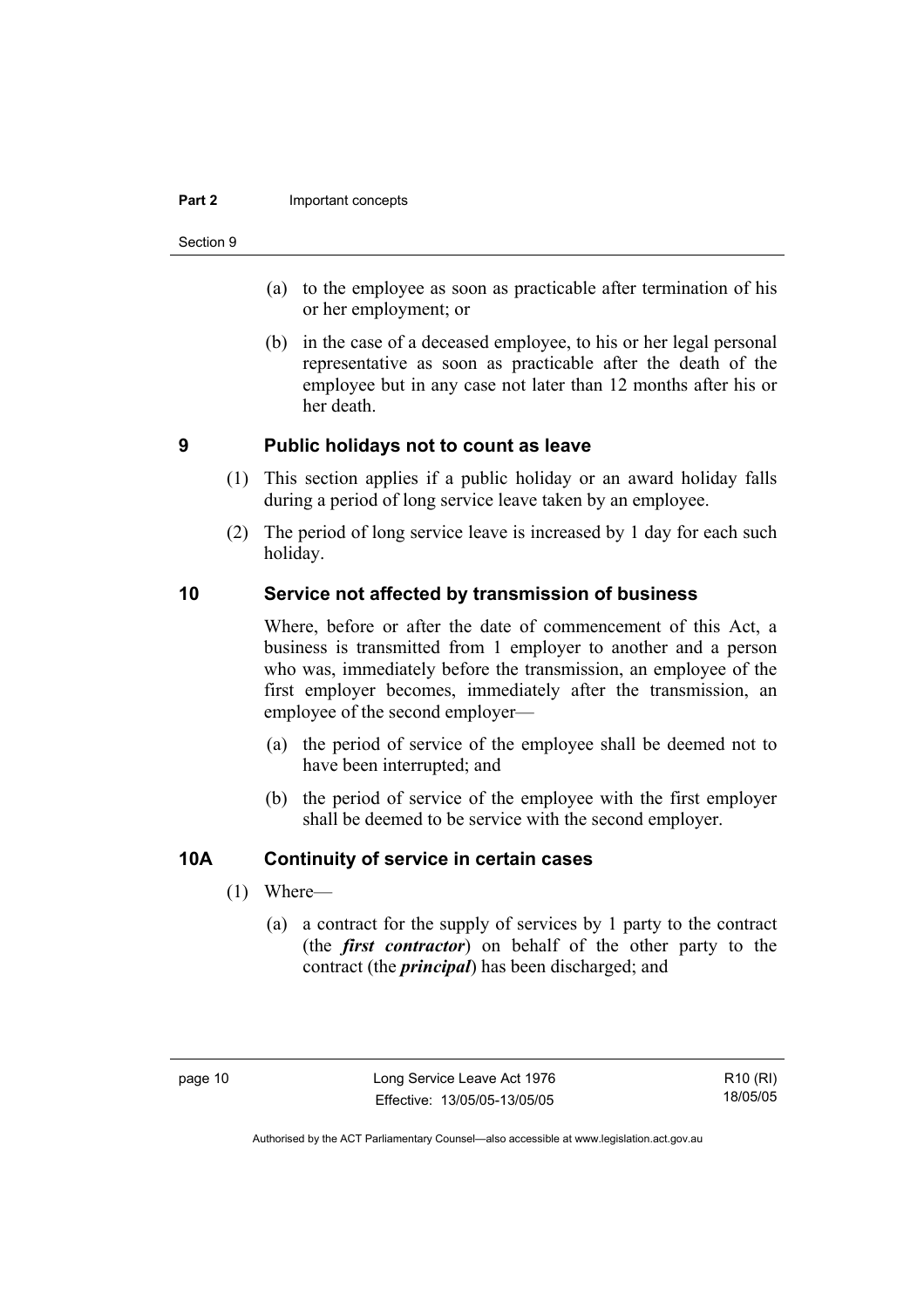- (b) the principal enters into another contract with a person other than the first contractor for the supply of those services on its behalf by that other person (the *second contractor*); and
- (c) that other contract imposes an obligation on the second contractor to the effect that, so far as practicable, the second contractor shall employ, in supplying those services, persons whose employment with the first contractor ceased because of the discharge of the firstmentioned contract; and
- (d) under that obligation the second contractor employs such a former employee of the first contractor; and

this section applies to that former employee.

 (2) Where this section applies to a person, the aggregate of the periods of service by the person for the first contractor and the second contractor shall, for this Act, be taken to be 1 period of service for the second contractor.

## **11 Service with associated companies**

Where, over a continuous period, an employee has been employed by 2 or more companies each of which is an associated company, the employee is entitled to long service leave as if he or she had, during the whole of the period of service, been employed by the company by which he or she is employed at the date at which his or her long service leave accrues.

## **11A Pay in lieu of long service leave**

- (1) For this section, the long service leave credit of a person is the amount of long service leave that has accrued to the person less the amount of long service leave granted to the person.
- (2) Where—
	- (a) a person's employment ceases for any reason; and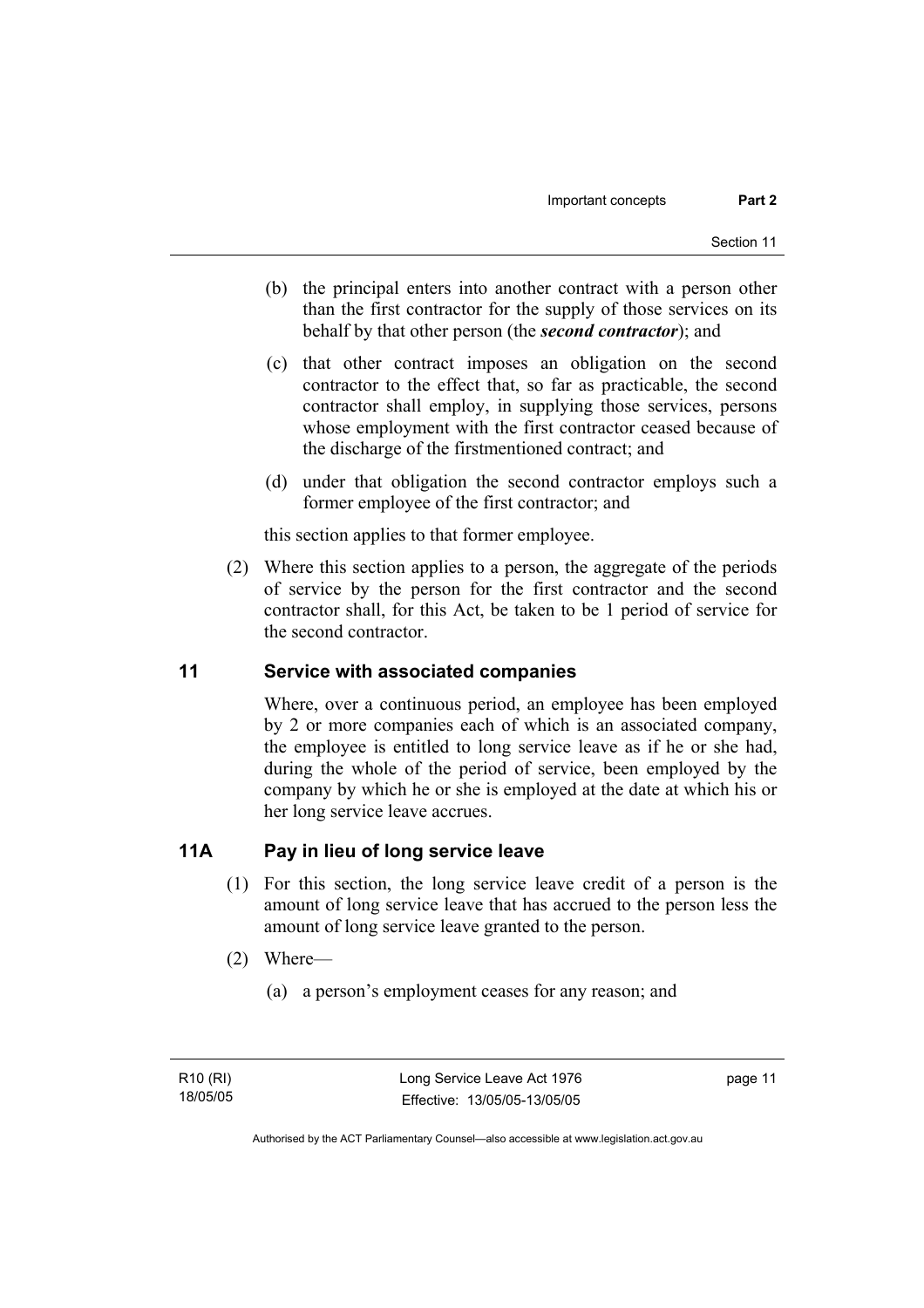#### **Part 2** Important concepts

Section 11B

 (b) the person had a long service leave credit immediately before the employment ceased;

the employer shall pay the amount ascertained in accordance with subsection (3)—

- (c) to the person; or
- (d) if the person is dead—to the legal personal representative of the deceased person.
- (3) The amount payable is an amount that is equal to the amount of ordinary remuneration that, but for the cessation of employment, would have been payable by the employer under section 7 to the person for a period of service equal to the period of the person's long service leave credit immediately before the cessation of employment.
- (4) For subsection (1), long service leave is to be taken to have accrued in respect of any uncompleted period of 5 years service that commenced immediately after the expiration of the last period of service in respect of which long service leave accrued to the person in the same proportion as the number of years or months of service completed bears to 5 years.

### **11B Pay for ineligible service after 7 years**

(1) In this section:

*period of ineligible service*, in relation to a person, means a period of service of not less than 1 year but less than 5 years that commenced immediately after the expiration of the last period of service in respect of which long service leave accrued to the person.

- (2) Where—
	- (a) a person's employment ceases for any reason; and
	- (b) the person had completed a period of ineligible service in that employment;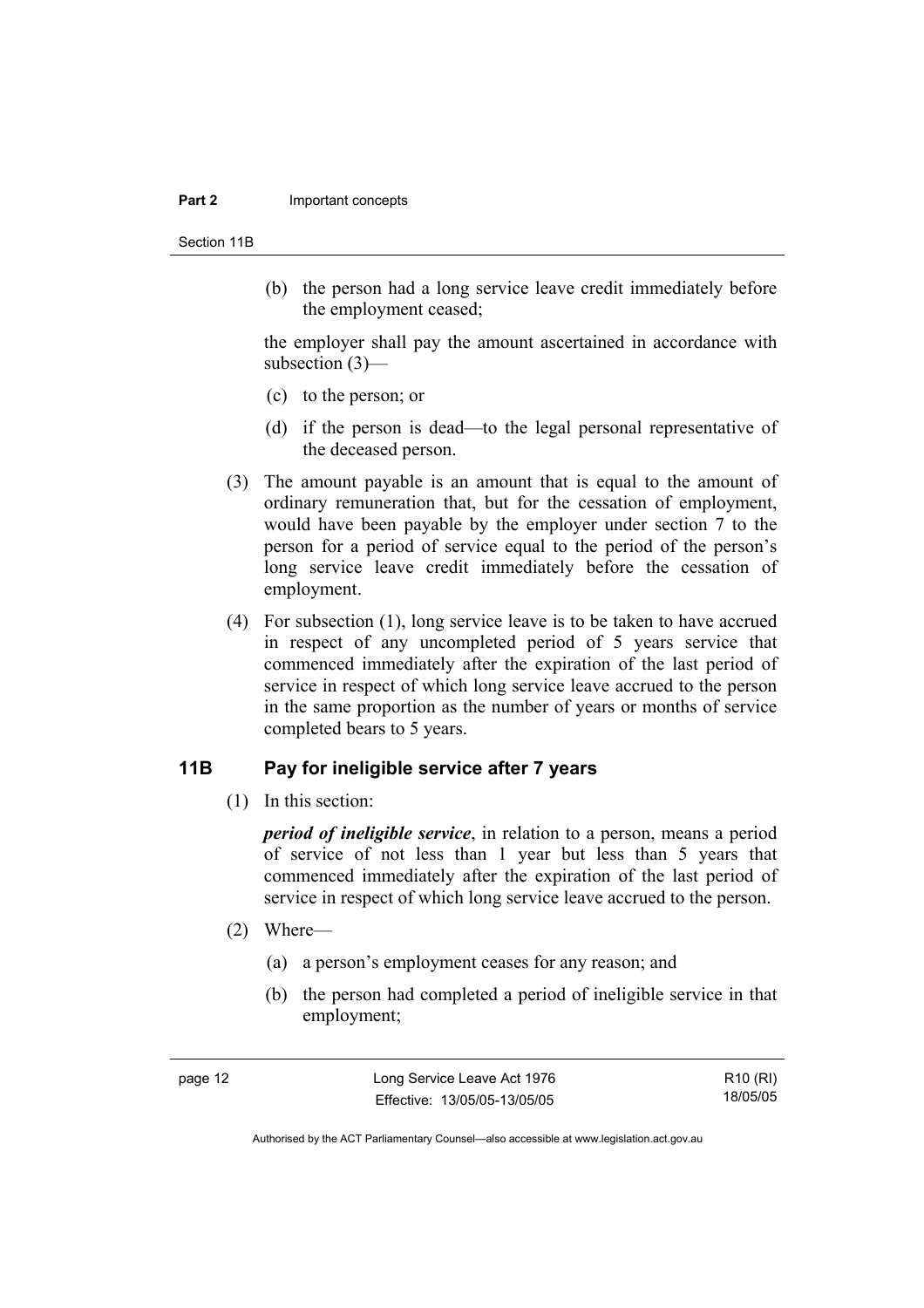the employer shall pay the amount ascertained in accordance with subsection (3)—

- (c) to the person; or
- (d) if the person is dead—to the legal personal representative of the deceased person.
- (3) The amount payable is an amount that is equal to the amount of ordinary remuneration that, but for the cessation of employment, would have been payable by the employer to the person for a period of service equal to the period that is ascertained by multiplying  $\frac{1}{5}$  of a month's leave by the number of years or months of service completed by the person in the period of ineligible service referred to in subsection (2) (b).

## **11C Pro rata long service leave entitlement**

- (1) Where—
	- (a) a person's employment is terminated—
		- (i) by the person because of illness or incapacity or a domestic or other pressing necessity of such a nature to justify the termination; or
		- (ii) by the person upon or after attaining the minimum retiring age; or
		- (iii) by the death of the person; or
		- (iv) by the employer for a reason other than the person's serious and wilful misconduct; and
	- (b) the person had completed a period of service in that employment of at least 5 years but less than 7 years;

the employer shall pay the amount ascertained in accordance with subsection (2)—

(c) to the person; or

page 13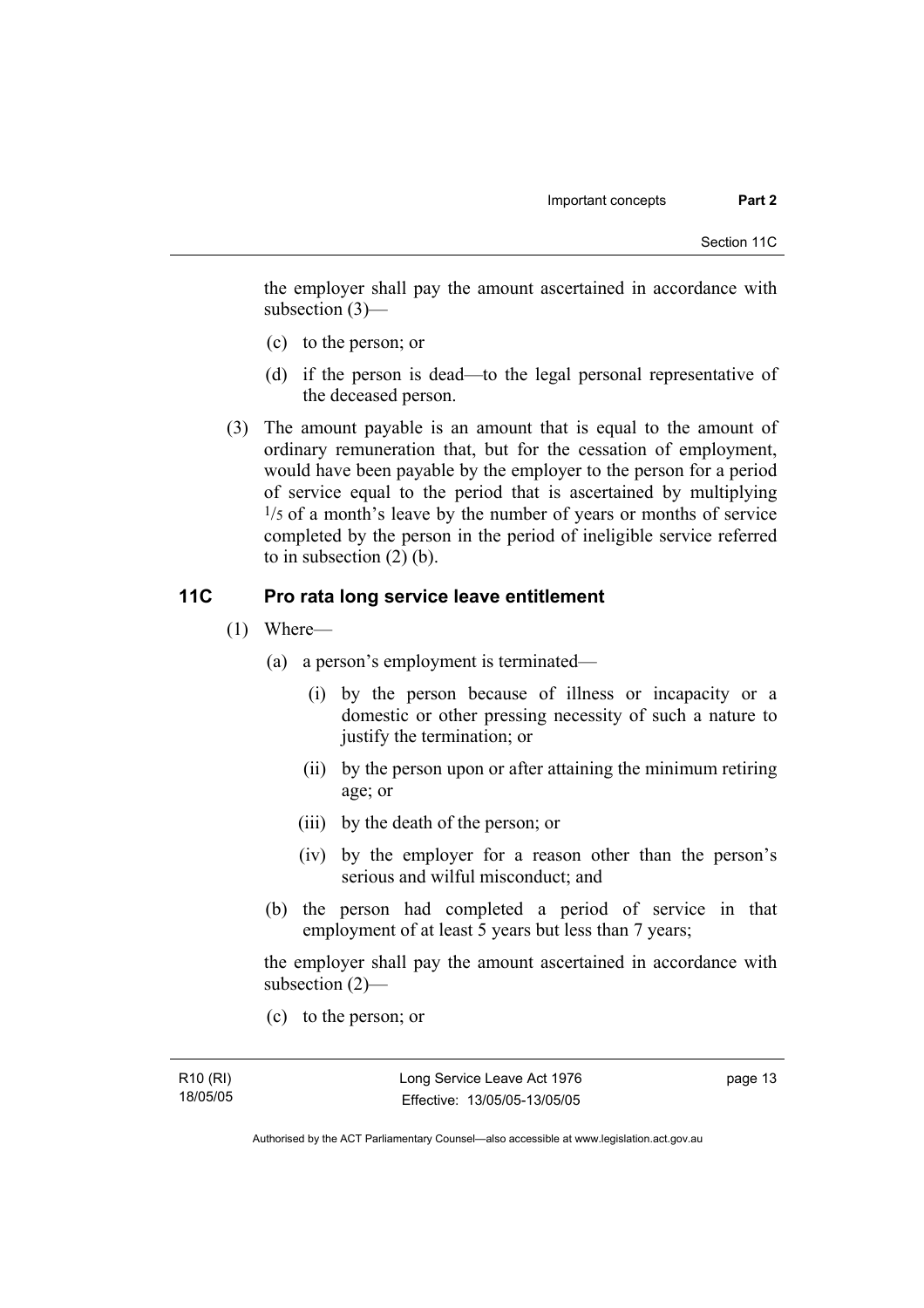#### **Part 2** Important concepts

Section 11D

- (d) if the person is dead—to the legal personal representative of the deceased person.
- (2) The amount payable is an amount that is equal to the amount of ordinary remuneration that, but for the cessation of employment, would have been payable by the employer to the person for a period of service equal to the period that bears to 2 months the same proportion as the number of years or months of service completed by the person bears to 10 years.

## **11D Calculation of ordinary remuneration**

For section 11A, 11B or 11C, the amount of ordinary remuneration that, but for the cessation of employment by a person, would have been payable by the employer to the person for a period of service referred to in that section shall be calculated—

- (a) at the rate at which ordinary remuneration was payable to the person immediately before the cessation of employment; and
- (b) if the person was a part-time employee or casual employee immediately before the cessation of employment—on the basis that during that period of service the person would have been employed for the number of hours per week that is equal to the average number of hours per week for which the employee was employed during the period of 12 months immediately before the cessation of employment.

#### **12 Long service leave records**

- (1) An employer commits an offence if the employer does not, for each employee, keep a record of—
	- (a) the name, occupation and classification of the employee; and
	- (b) whether the employee is full-time, part-time or casual; and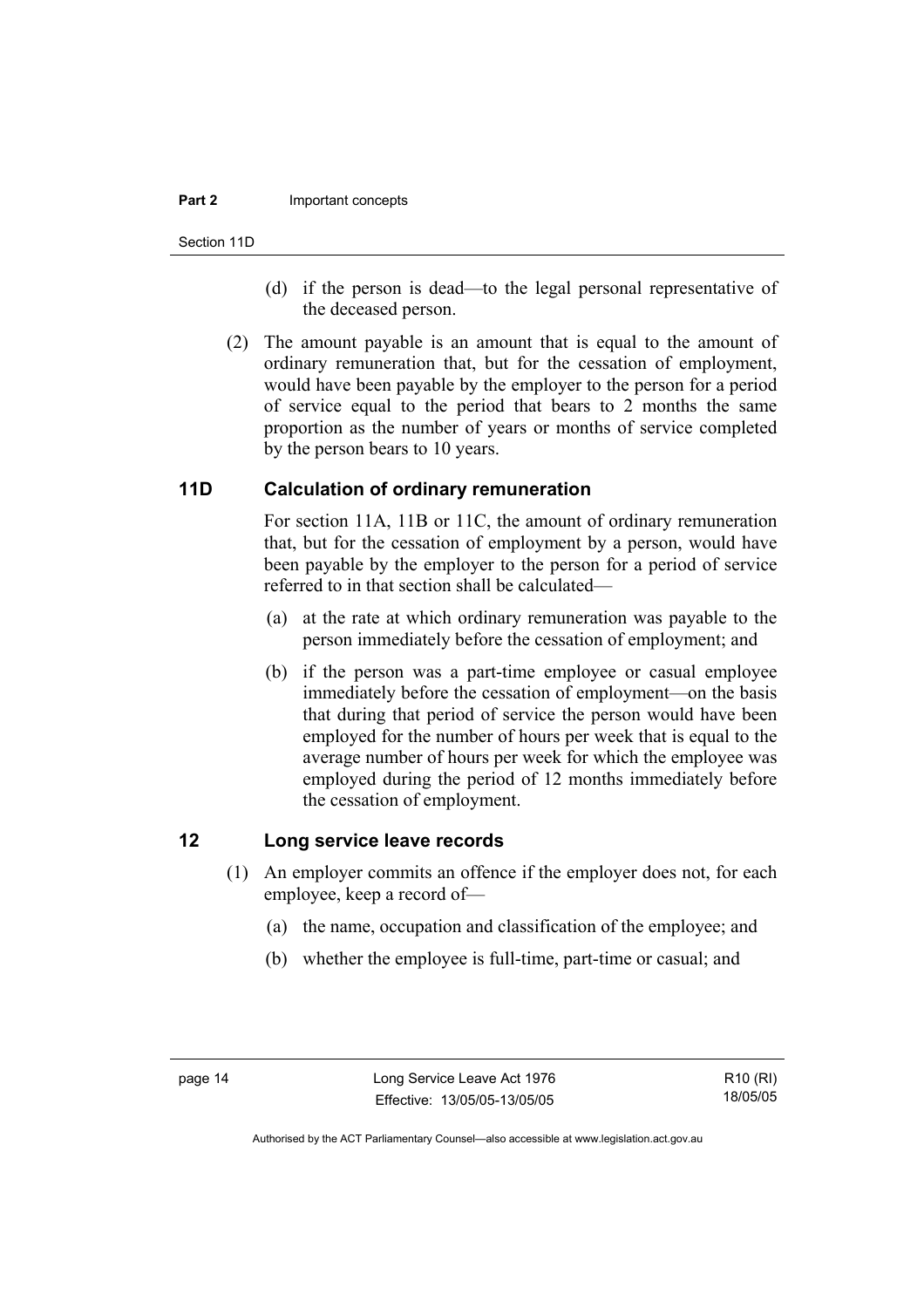- (c) the employee's ordinary remuneration, including the base rate of pay and any loading payable to the employee, and the purpose of the loading; and
- (d) the number of hours the employee works each week; and
- (e) the date when the employee starts as an employee; and
- (f) any annual leave the employee takes; and
- (g) the employee's entitlement to long service leave; and
- (h) long service leave granted, or payment instead of leave made, to the employee; and
- (i) if the person ceases to be employed by the employer—the date when, and reason, the employee ceases to be employed; and
- (j) the employee's date of birth; and
- (k) if overtime may be paid to the employee under an award or agreement—
	- (i) the number of hours the employee works each day; and
	- (ii) when the employee starts and stops work; and
- (l) the name of each award or agreement under which the employee has entitlements.

Maximum penalty: 20 penalty units.

- (2) An employer must keep a record made under subsection (1) for an employee—
	- (a) if the employee's service ends on the employee's death—for 7 years after the day all amounts owing to the employee's legal personal representative are paid; and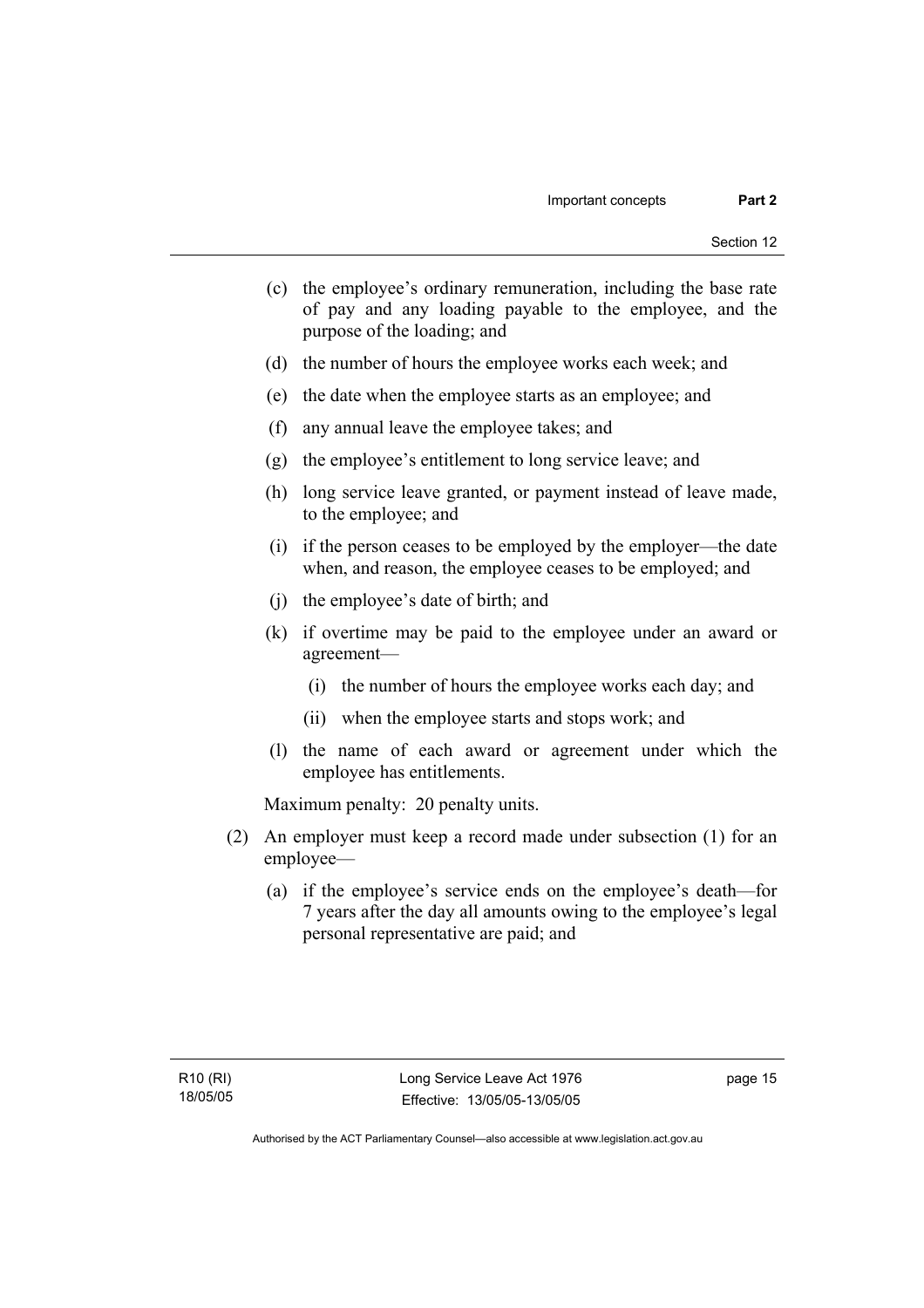#### **Part 2 Important concepts**

Section 12

 (b) in any other case—for 7 years after the day the employee's service ends.

Maximum penalty: 20 penalty units.

- (3) An employer commits an offence if—
	- (a) an authorised officer asks to inspect a record kept for this section; and
	- (b) the employer does not make the record available for inspection by the authorised officer at the employer's usual place of business during hours when the employer's business is normally conducted at the place.

Maximum penalty: 50 penalty units.

(4) An offence against this section is a strict liability offence.

page 16 Long Service Leave Act 1976 Effective: 13/05/05-13/05/05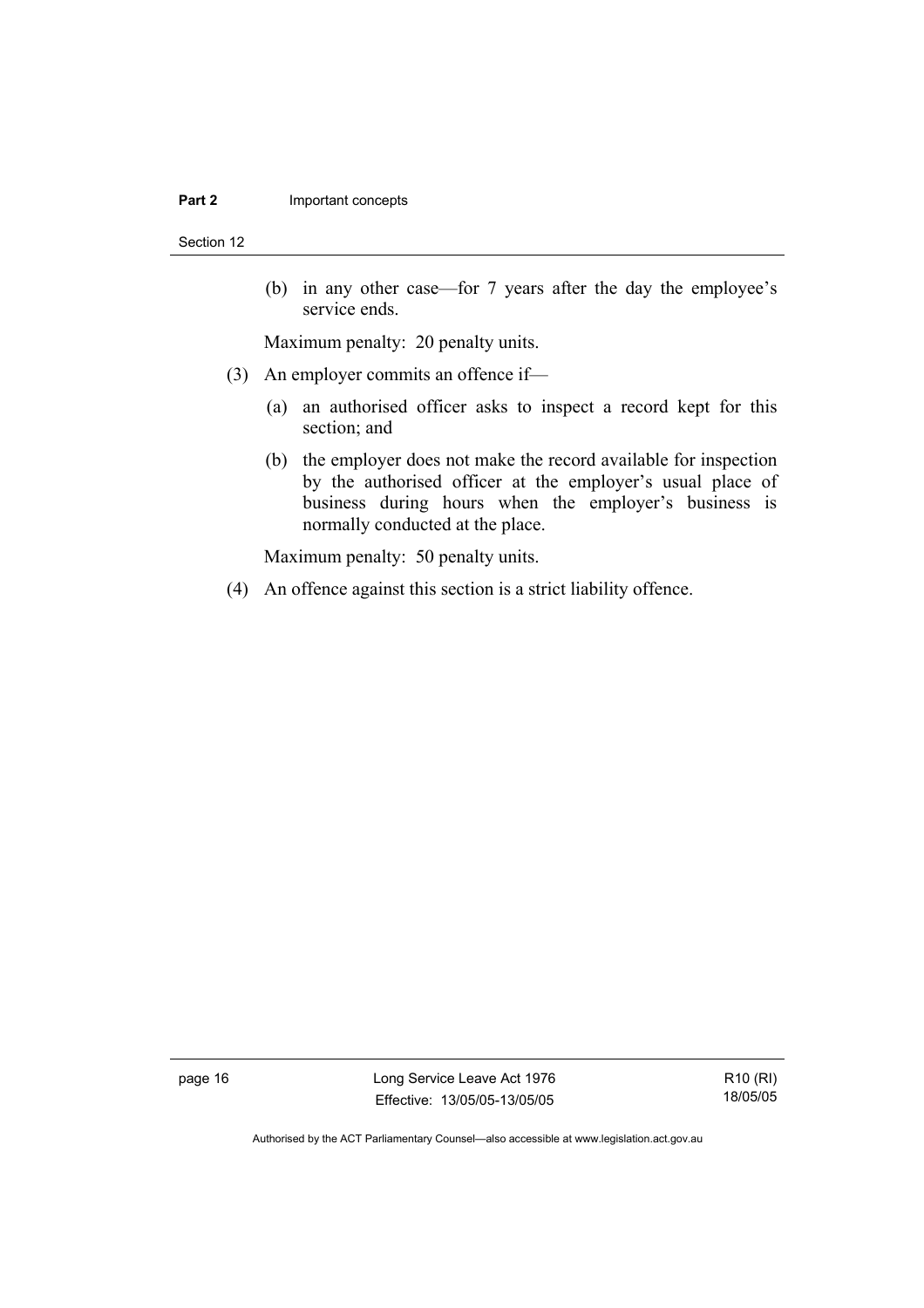# **Part 3 Administration and enforcement**

## **13 Registrar of long service leave**

- (1) The chief executive must appoint a public servant as the registrar of long service leave.
	- *Note 1* For the making of appointments (including acting appointments), see the Legislation Act, pt 19.3.
	- *Note 2* In particular, a person may be appointed for a particular provision of a law (see Legislation Act, s  $7(3)$ ) and an appointment may be made by naming a person or nominating the occupant of a position (see s 207).
- (2) The registrar of long service leave has—
	- (a) the functions directed by the Minister; and
	- (b) any other function given to the registrar under this Act.
	- *Note 1* A reference to an Act includes a reference to the statutory instruments made or in force under the Act, including any regulation (see Legislation Act, s 104).
	- *Note 2* A provision of a law that gives an entity (including a person) a function also gives the entity powers necessary and convenient to exercise the function (see Legislation Act, s 196 and dict, pt 1, def *entity*).
- $(3)$  If—
	- (a) immediately before the commencement of this section, the duties of an office in the public service included exercising the functions of the registrar; and
	- (b) the chief executive has not made an appointment under subsection (1); and
	- (c) the duties of the office have not ceased to include exercising the functions of the registrar;

page 17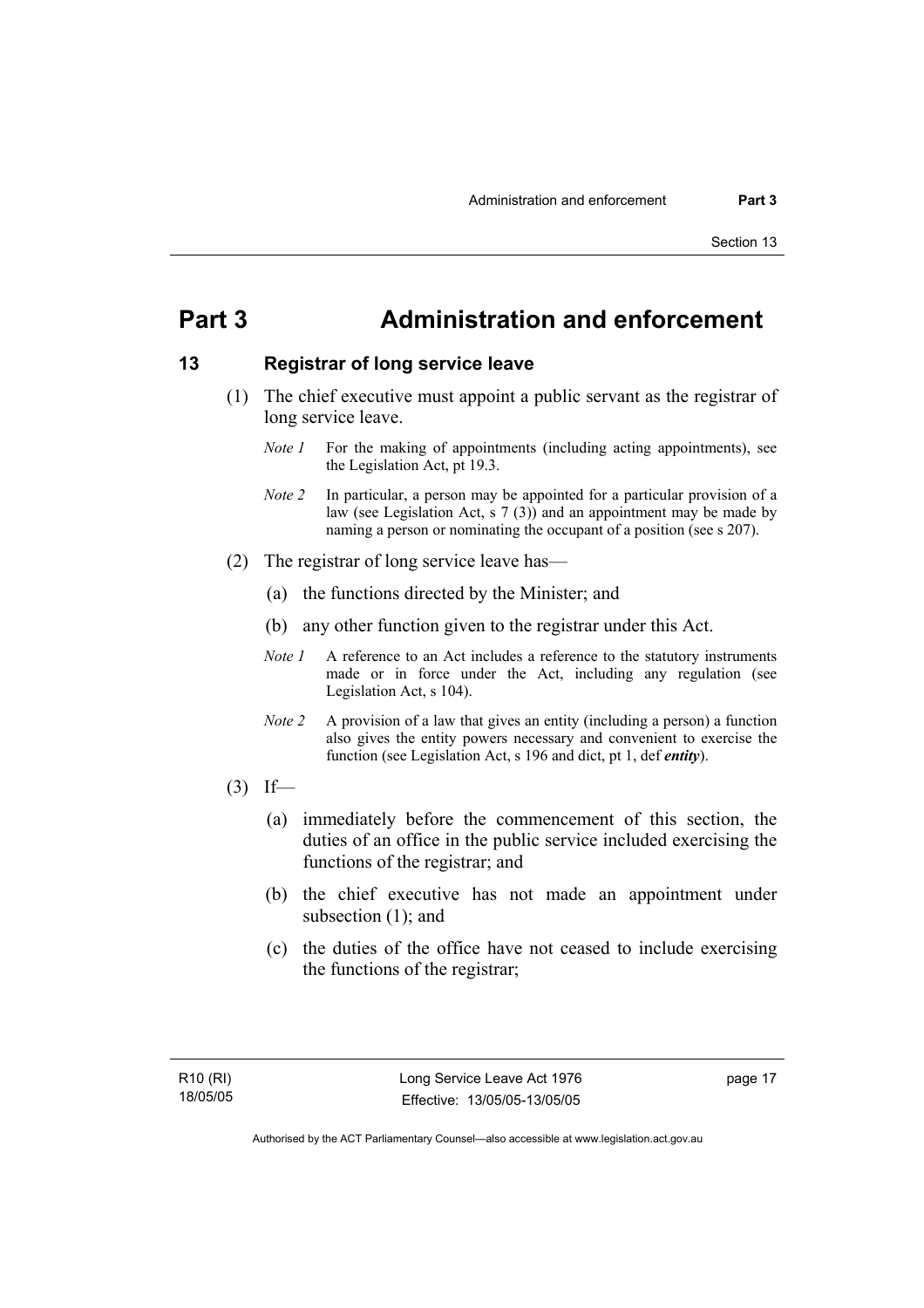#### **Part 3** Administration and enforcement

Section 13A

the public servant for the time being occupying the office is the registrar.

- *Note Occupying* a position is defined in the Legislation Act, dict, pt 1 (see also def *office*).
- (4) Subsection (3) is a law to which the Legislation Act, section 88 (Repeal does not end effect of transitional laws etc) applies.
- (5) Subsections (3) and (4) and this subsection expire 1 year after the day this section commences.

## **13A Appointment of authorised officers**

- (1) The chief executive may appoint a public servant to be an authorised officer for this Act.
	- *Note 1* For the making of appointments (including acting appointments), see the Legislation Act, pt 19.3.
	- *Note 2* In particular, a person may be appointed for a particular provision of a law (see Legislation Act, s 7 (3)) and an appointment may be made by naming a person or nominating the occupant of a position (see s 207).
- $(2)$  If—
	- (a) immediately before the commencement of this section, the duties of an office in the public service included exercising the functions of an authorised officer; and
	- (b) the chief executive has not made an appointment in relation to the office under subsection (1); and
	- (c) the duties of the office have not ceased to include exercising the functions of an authorised officer;

the public servant for the time being occupying the office is an authorised officer.

*Note Occupying* a position is defined in the Legislation Act, dict, pt 1 (see also def *office*).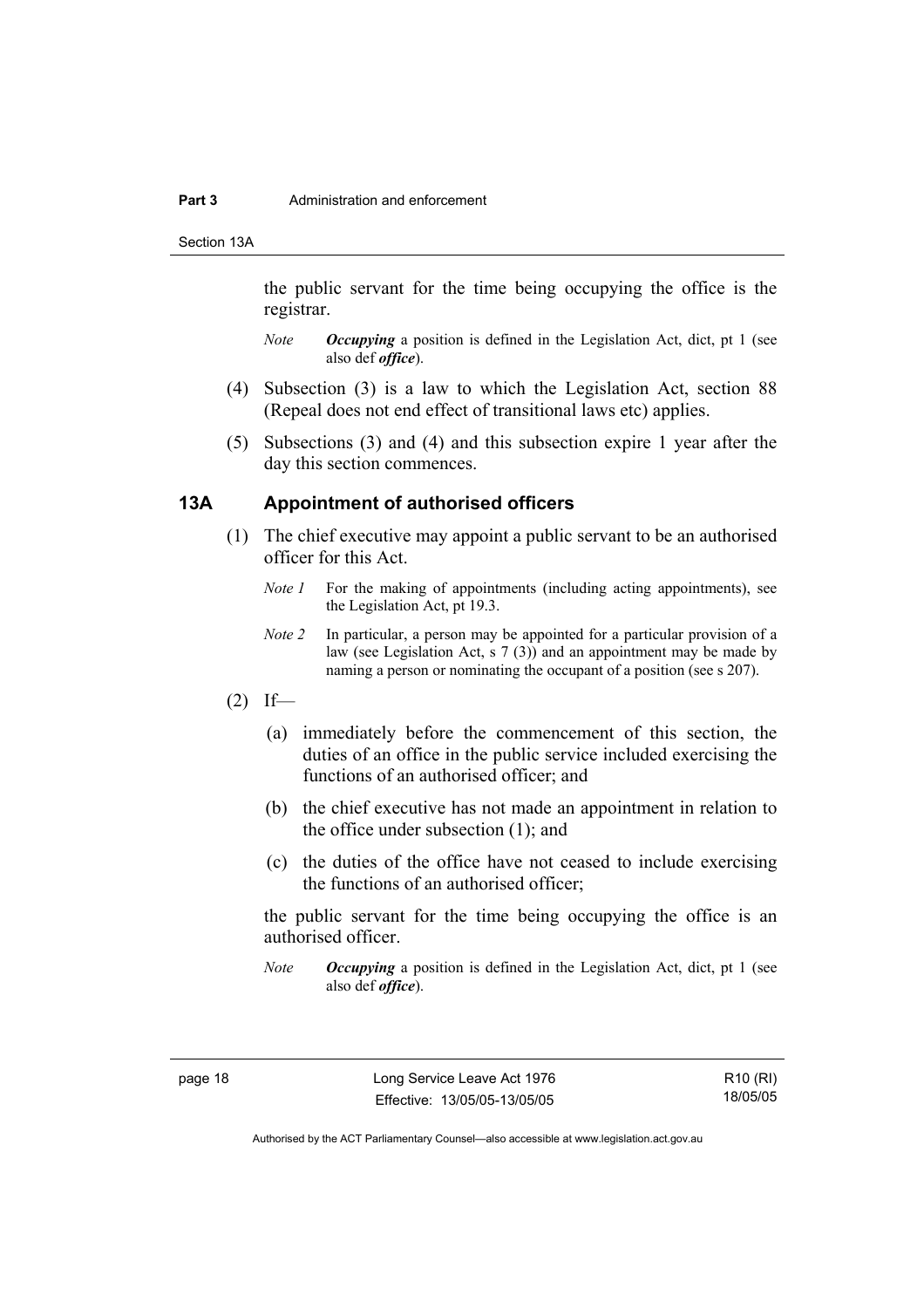- (3) Subsection (2) is a law to which the Legislation Act, section 88 (Repeal does not end effect of transitional laws etc) applies.
- (4) Subsections (2) and (3) and this subsection expire 1 year after the day this section commences.

## **13B Identity cards**

- (1) The chief executive must give an authorised officer an identity card stating the person's name and position.
- (2) The identity card must show—
	- (a) a recent photograph of the person; and
	- (b) the card's date of issue and expiry; and
	- (c) anything else prescribed by regulation.
- (3) A person commits an offence if—
	- (a) the person stops being an authorised officer; and
	- (b) the person does not return the person's identity card to the chief executive as soon as practicable but no later than 7 days after the day the person stops being an authorised officer.

Maximum penalty: 1 penalty unit.

- (4) An offence against this section is a strict liability offence.
- (5) Subsection (2) applies only in relation to a card given by the chief executive after the commencement of this section.
- (6) Subsection (5) is declared to be a law to which the Legislation Act, section 88 (Repeal does not end effect of transitional laws etc) applies.
- (7) Subsections (5) and (6) and this subsection expire on the day this section commences.

page 19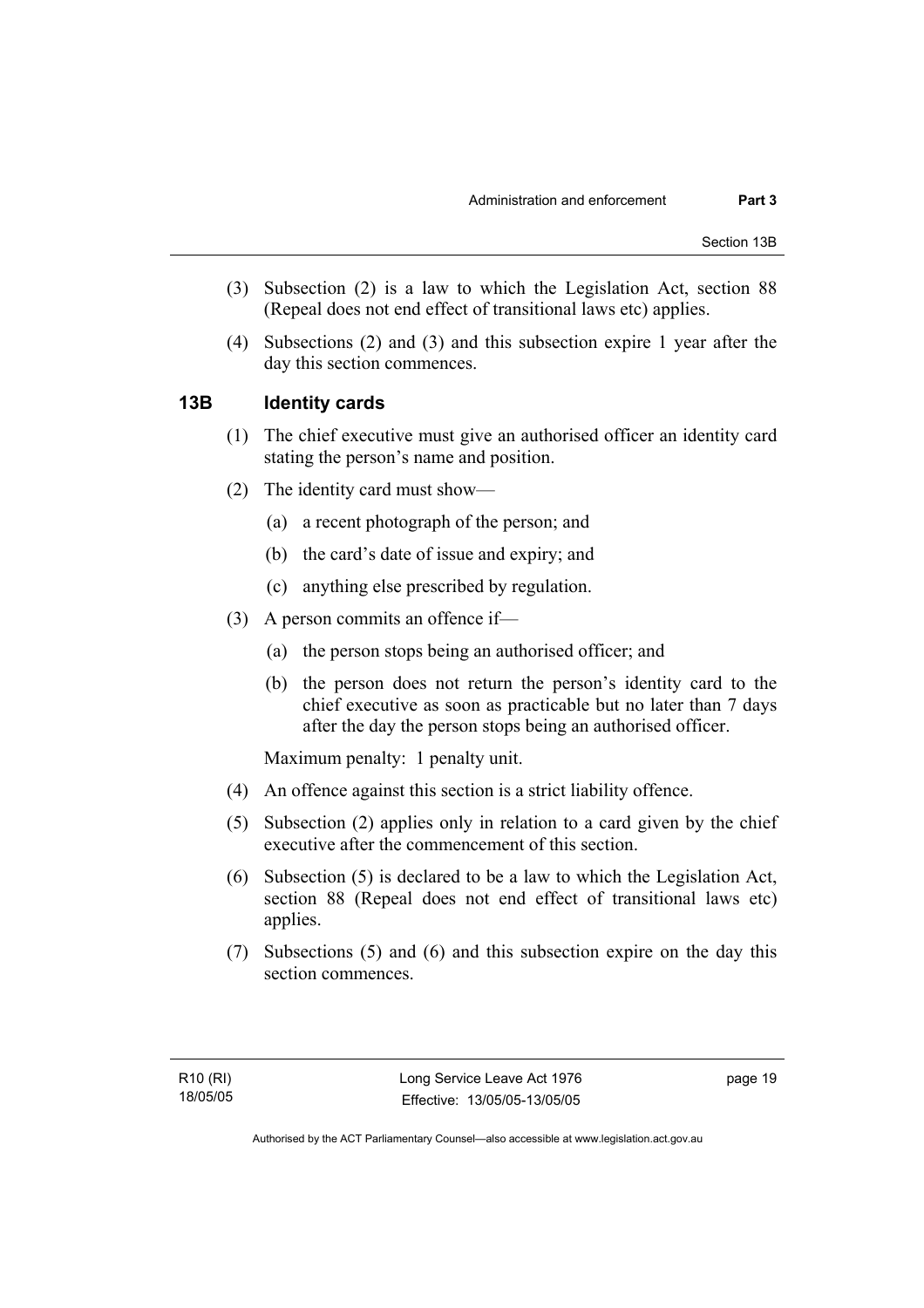#### **Part 3** Administration and enforcement

Section 13C

## **13C Powers of entry of authorised officers**

- (1) Subject to subsection (2), if an authorised officer has reasonable grounds for believing that it is necessary to do so for this Act an authorised officer may, at any time, enter premises of an employer and exercise the powers referred to in subsection (4).
- (2) An authorised officer shall not enter premises under subsection (1) without the consent of the employer.
- (3) An authorised officer who enters premises under subsection (1) is not authorised to remain on the premises, and a person is not required to comply with a requirement made by an authorised officer under subsection (4), if, on request by the employer, or the person in charge of the premises, the authorised officer does not produce his or her identity card.
- (4) An authorised officer who enters premises under subsection (1) may—
	- (a) require the employer to make available for inspection records required to be kept under this Act; and
	- (b) make copies of, or take extracts from records referred to in paragraph (a).

## **13D Complaints**

- (1) Where a written complaint is made to the registrar by an employee, the registrar shall refer the complaint to an authorised officer.
	- *Note* If a form is approved under s 17 (Approved forms) for a complaint, the form must be used.
- (2) Where a complaint made by an employee—
	- (a) is made to an authorised officer; or
	- (b) is referred to an authorised officer under subsection (1);

the authorised officer may, by notice in writing, require the complainant and the employer to whom the complaint relates, to

| page 20 | Long Service Leave Act 1976  | R10 (RI) |
|---------|------------------------------|----------|
|         | Effective: 13/05/05-13/05/05 | 18/05/05 |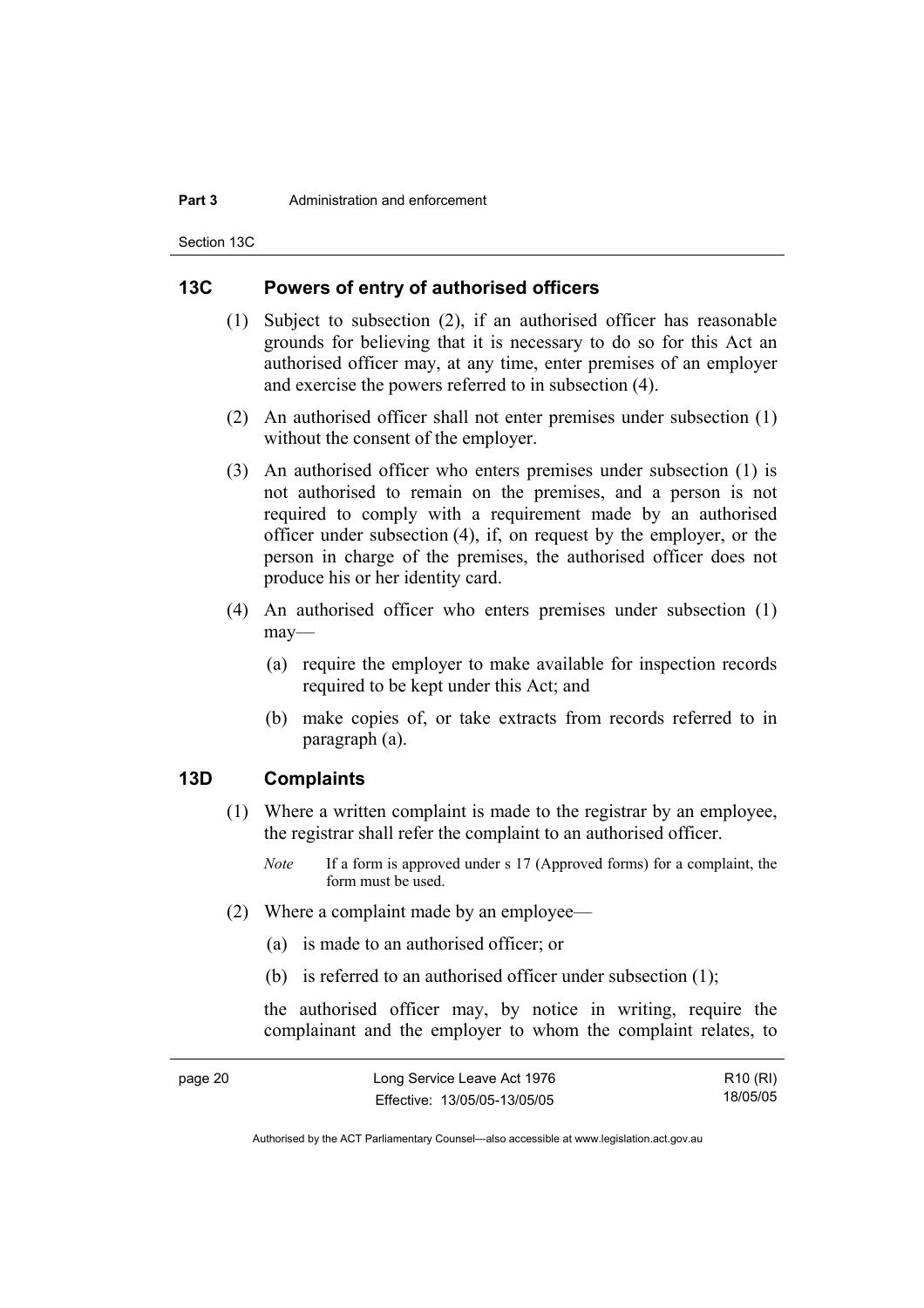attend a conference at a place, date and time specified in the notice to endeavour to resolve the complaint.

- (3) A conference shall be conducted in such a manner as the authorised officer thinks fit.
- (4) Except with the consent of the authorised officer—
	- (a) a natural person is not entitled to be represented at a conference by another person; and
	- (b) a body of persons (whether incorporated or unincorporated) is not entitled to be represented at a conference by a person other than a member, officer or employee of the body.
- (5) In this section:

*complaint* means a complaint by an employee concerning his or her entitlements under this Act.

#### **13E Notice to comply with Act**

- (1) An authorised officer may, by written notice, require an employer to comply with this Act within 28 days after the day the employer receives the notice.
- (2) A person must comply with a requirement made of the person by an authorised officer under subsection (1).

Maximum penalty: 50 penalty units.

(3) An offence against this section is a strict liability offence.

## **13F Review of directions by registrar**

- (1) An employer may apply to the registrar for a review of a requirement made of him or her under section 13E.
- (2) An application shall be in writing.
- (3) The registrar may uphold, revoke or vary the terms of, the requirement.

R10 (RI) 18/05/05 page 21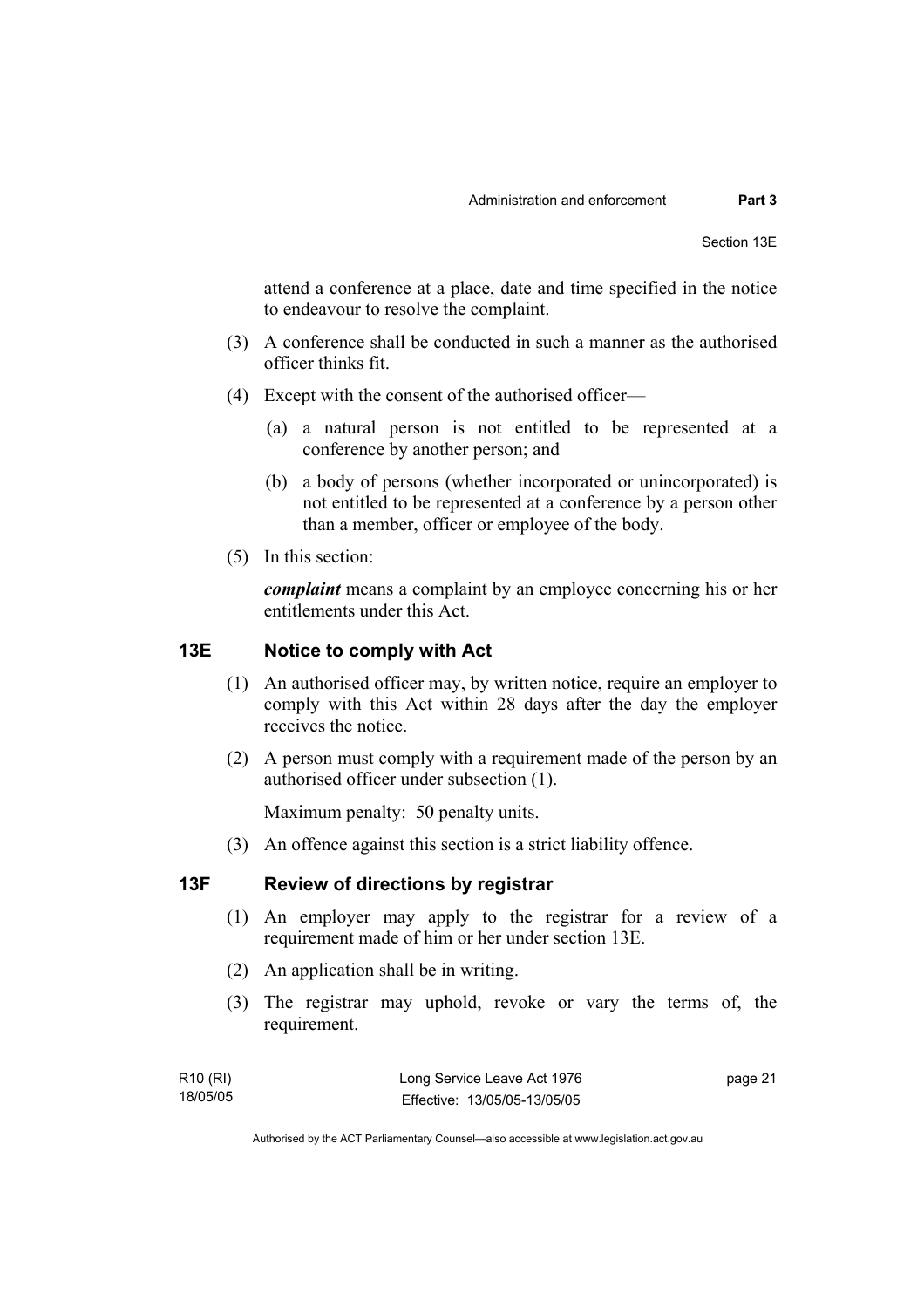#### **Part 3** Administration and enforcement

Section 13G

 (4) Where the registrar makes a decision under subsection (3), the registrar shall give notice in writing of his or her decision to the applicant.

#### **13G Review of decisions**

- (1) Application may be made to the administrative appeals tribunal for a review of a decision of the registrar under section 13F.
- (2) A notice under section 13F (4) shall be in accordance with the requirements of the code of practice in force under the *Administrative Appeals Tribunal Act 1989*, section 25 (1).

## **13J Liability**

An action or other proceeding, civil or criminal, does not lie against the registrar or an authorised officer for or in relation to any act done, or omission made, in good faith in connection with his or her powers under this Act.

*Note* A reference to an Act includes a reference to the statutory instruments made or in force under the Act, including regulations (see *Legislation Act 2001*, s 104).

## **13K Delegation by registrar**

The registrar may delegate to any person any of the registrar's powers under this Act, other than the registrar's powers under section 13F.

*Note* A reference to an Act includes a reference to the statutory instruments made or in force under the Act, including regulations (see *Legislation Act 2001*, s 104).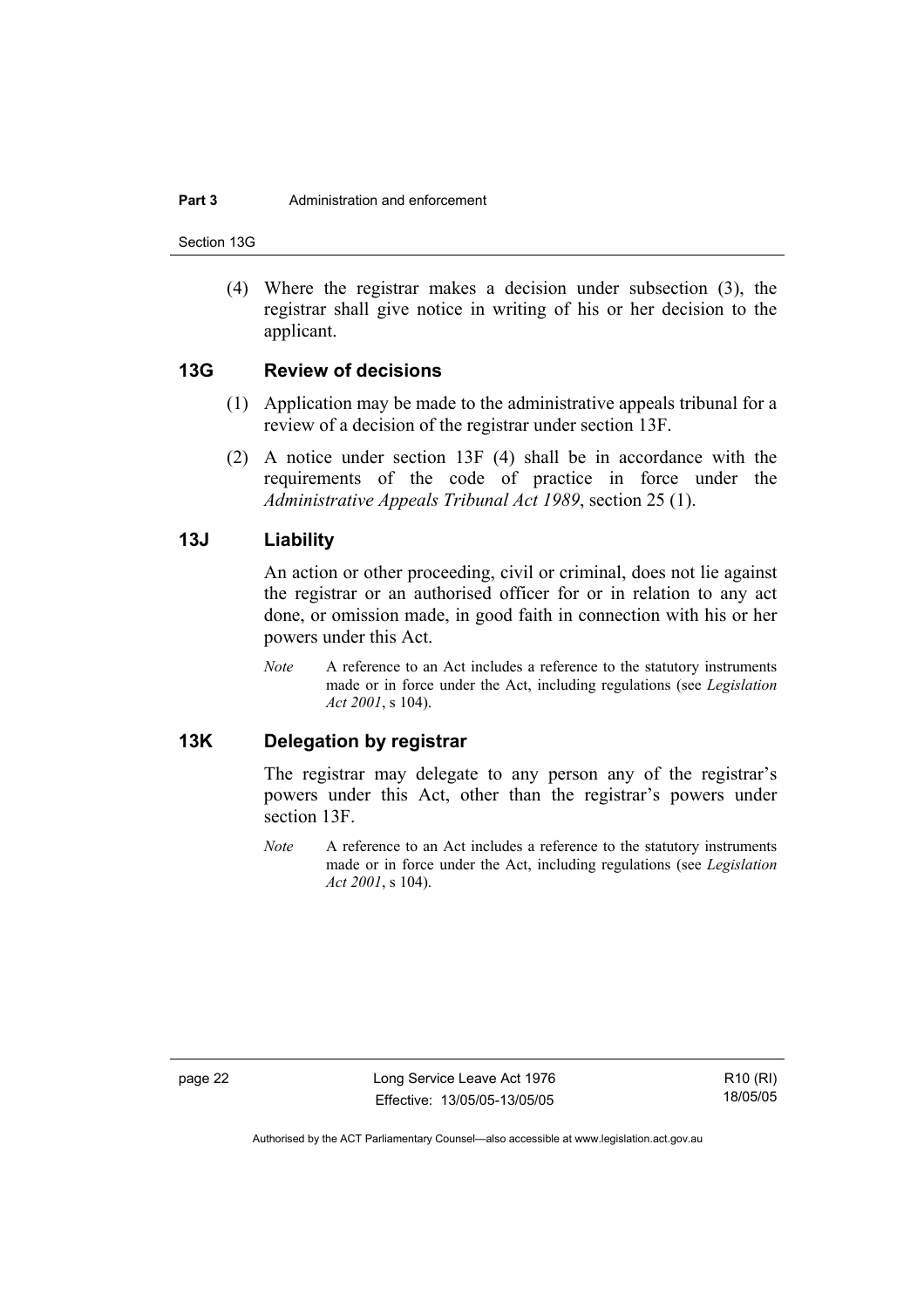# **Part 4 Miscellaneous**

## **14 No contracting out**

- (1) Subject to subsection (2), this Act has effect notwithstanding any award or agreement to the contrary.
- (2) Nothing in this Act affects the operation of an award or agreement to the extent that the award or agreement confers upon an employee rights that are more advantageous to the employee than the rights conferred upon the employee by this Act.

## **U 16 Application of Act**

- (1) Subject to subsection (2), this Act does not apply to or in relation to a period of service served before the date of commencement of this Act if, before that date, the service of the employee was terminated otherwise than for the purpose of avoiding the granting of long service leave.
- (2) Where—
	- (a) an employee ceased to be an employee during the period that commenced on 1 January 1975 and ended on the day immediately preceding the day on which this Act came into operation; and
	- (b) the employee would, if this Act had been in force on the day on which he or she ceased to be an employee, have been entitled to long service leave, or to payment in lieu of long service leave, on that day;

the employee is entitled to payment, in lieu of long service leave, in respect of the period of leave to which he or she would have been so entitled if this Act had been in force on that day.

 (3) Long service leave granted, or payment in lieu of long service leave made, before the date of commencement of this Act—

| R <sub>10</sub> (RI) | Long Service Leave Act 1976  | page 23 |
|----------------------|------------------------------|---------|
| 18/05/05             | Effective: 13/05/05-13/05/05 |         |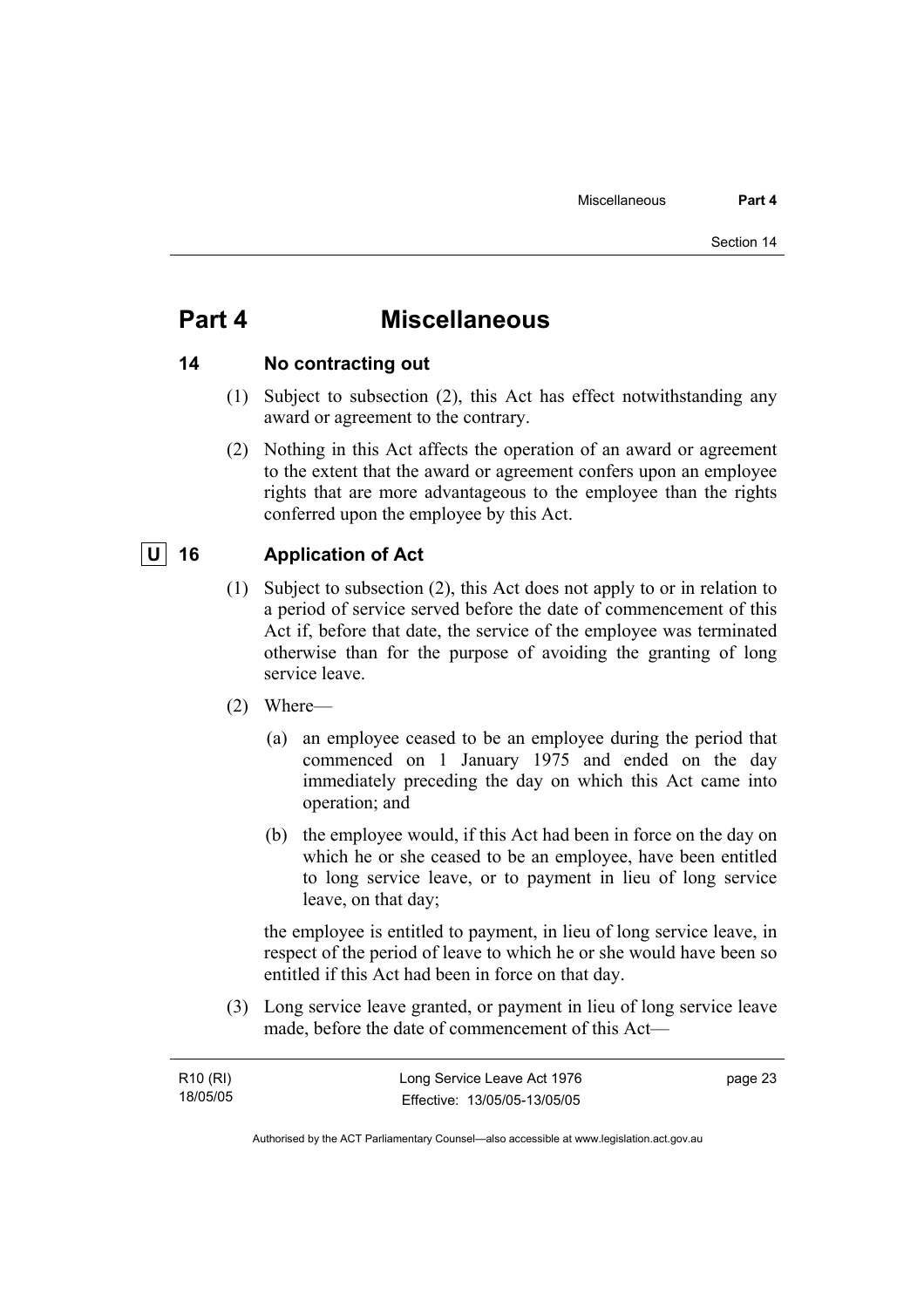#### **Part 4** Miscellaneous

Section 17

- (a) shall be deemed to be leave granted, or payment made, under this Act; and
- (b) shall be deducted from any leave or payment to which the employee would be entitled under this Act.

## **17 Approved forms**

- (1) The registrar may, in writing, approve forms for this Act.
- (2) If the registrar approves a form for a particular purpose, the approved form must be used for that purpose.
- (3) An approved form is a notifiable instrument.

*Note* A notifiable instrument must be notified under the *Legislation Act 2001*.

#### **18 Regulation-making power**

The Executive may make regulations for this Act.

*Note* Regulations must be notified, and presented to the Legislative Assembly, under the *Legislation Act 2001*.

page 24 Long Service Leave Act 1976 Effective: 13/05/05-13/05/05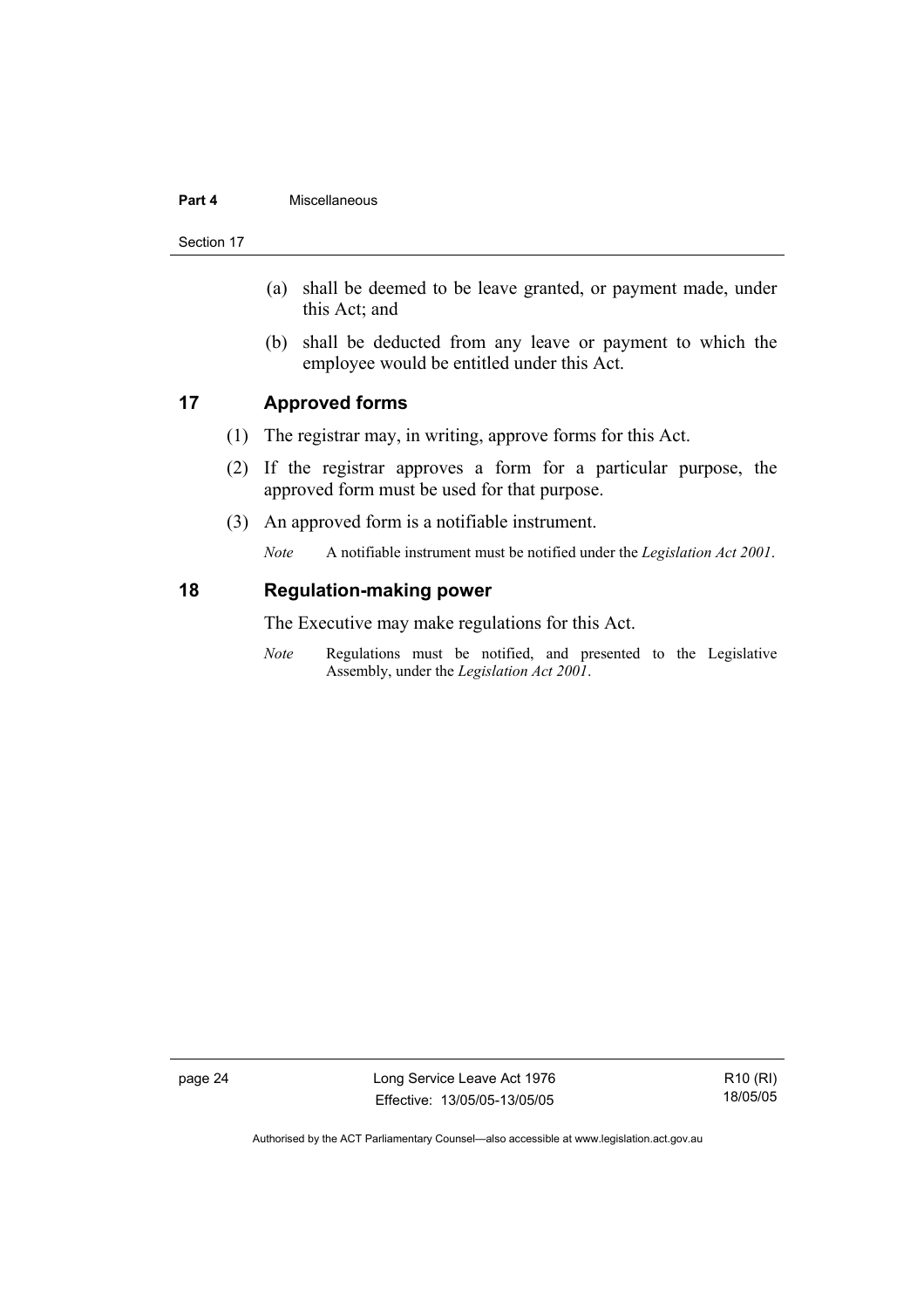# **U Dictionary**

*agreement* means an industrial agreement made under the *Workplace Relations Act 1996* (Cwlth).

*approved training contract—*see the *Vocational Education and Training Act 2003*, dictionary.

*authorised officer* means a person who is an authorised officer under section 13A.

*award* means an award or determination under the *Workplace Relations Act 1996* (Cwlth).

*casual employee* means a person who is, from time to time offered regular and systematic employment on the basis that the offer of employment might be accepted or rejected and in circumstances where it could be expected by that person that further employment of the same type would or might be offered and accepted, but in respect of which there is no certainty about the period over which it would continue to be offered.

*determination* includes a variation, suspension, interpretation or cancellation of a determination.

*employee* includes—

- (a) a person who is remunerated at piecework rates; and
- (b) a part-time employee; and
- (c) a casual employee.

*ordinary remuneration*, in relation to an employee, means the sum of—

- (a) the salary or wages payable to the employee; and
- (b) any allowances payable to the employee in respect of skill, qualifications, board and lodging; and

page 25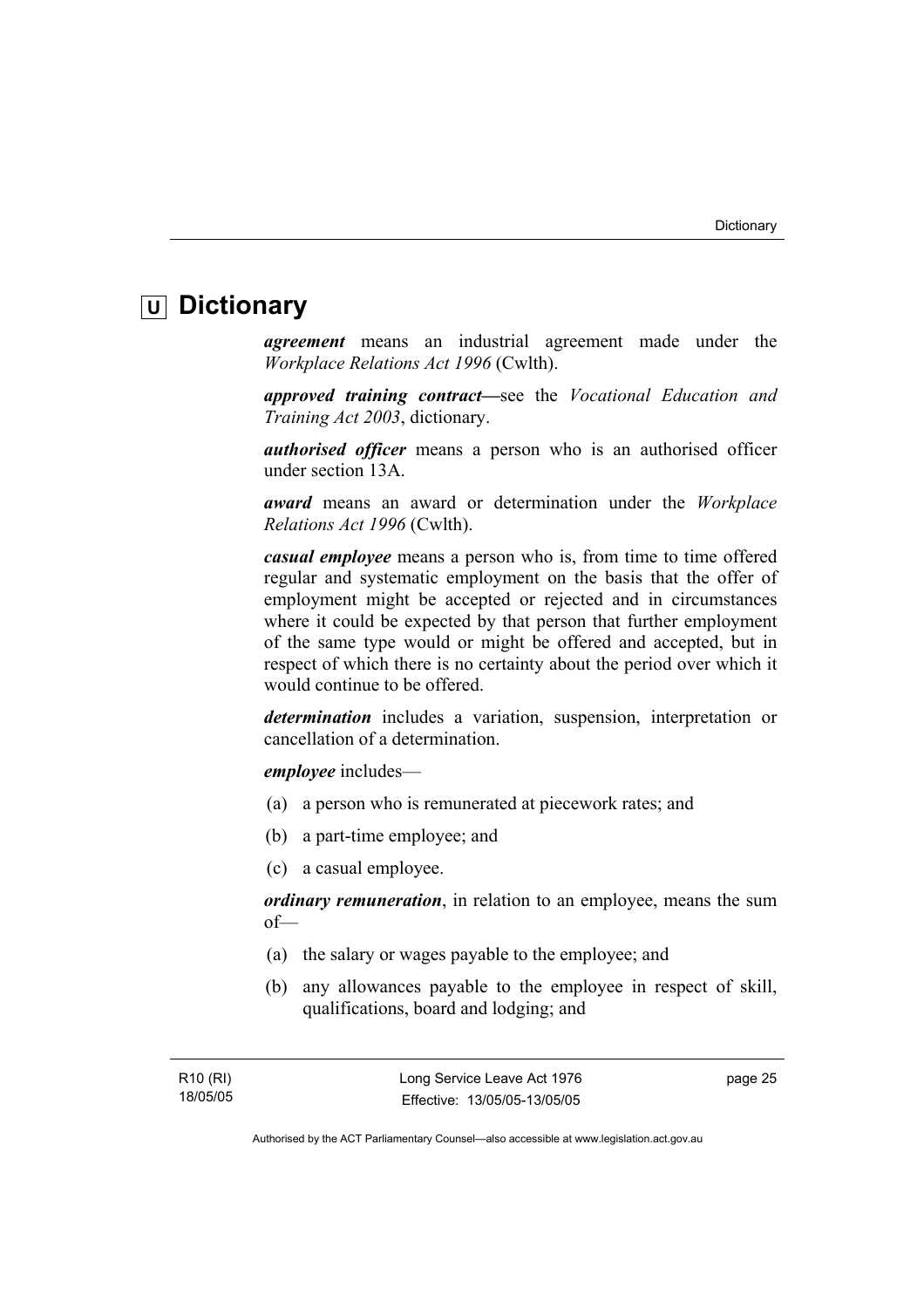- (c) any amounts payable to the employee under a bonus, performance pay or incentive scheme, being amounts that are usually paid to the employee with his or her salary or wages; and
- (d) where the employee is provided with board and lodging by his or her employer, an amount equal to the value of that board and lodging.

*salary or wages* does not include—

- (a) payments in respect of overtime; or
- (b) payments at penalty rates of pay; or
- (c) allowances which, under an award or agreement, are not to be taken into account in determining a rate of remuneration in respect of overtime.

*trainee* means the person who is obliged under an approved training contract to undertake training.

page 26 Long Service Leave Act 1976 Effective: 13/05/05-13/05/05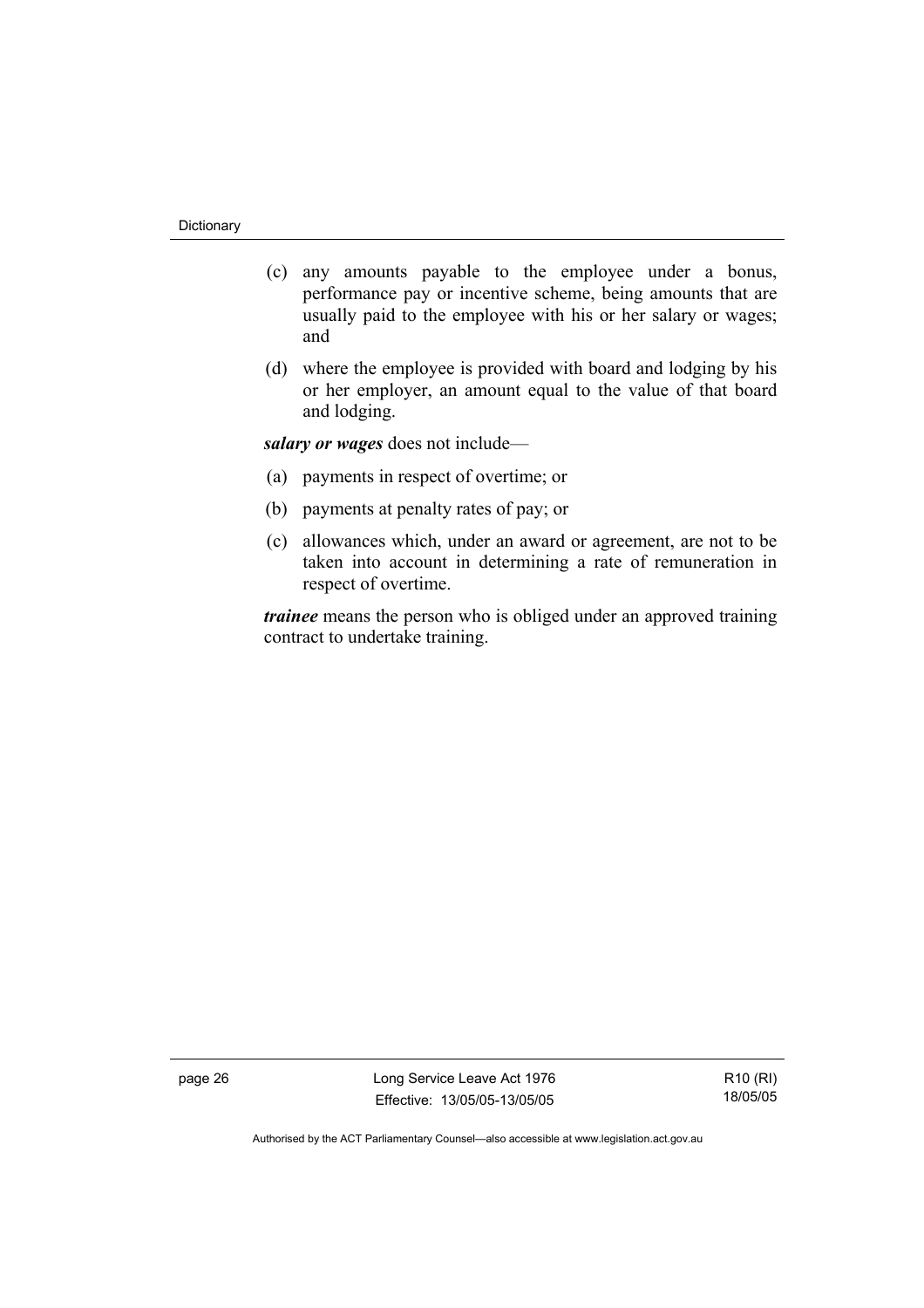## **Endnotes**

## **1 About the endnotes**

Amending and modifying laws are annotated in the legislation history and the amendment history. Current modifications are not included in the republished law but are set out in the endnotes.

Not all editorial amendments made under the *Legislation Act 2001*, part 11.3 are annotated in the amendment history. Full details of any amendments can be obtained from the Parliamentary Counsel's Office.

Uncommenced amending laws and expiries are listed in the legislation history and the amendment history. These details are underlined. Uncommenced provisions and amendments are not included in the republished law but are set out in the last endnote.

If all the provisions of the law have been renumbered, a table of renumbered provisions gives details of previous and current numbering.

The endnotes also include a table of earlier republications.

| $am = amended$                             | $ord = ordinance$                         |
|--------------------------------------------|-------------------------------------------|
| $amdt = amendment$                         | orig = original                           |
| $ch = chapter$                             | par = paragraph/subparagraph              |
| $def = definition$                         | $pres = present$                          |
| $dict = dictionary$                        | $prev = previous$                         |
| disallowed = disallowed by the Legislative | $(\text{prev}) = \text{previously}$       |
| Assembly                                   | $pt = part$                               |
| $div = division$                           | $r = rule/subrule$                        |
| $exp = expires/expired$                    | $renum = renumbered$                      |
| $Gaz = qazette$                            | $reloc = relocated$                       |
| $hda =$ heading                            | $R[X]$ = Republication No                 |
| $IA = Interpretation Act 1967$             | $RI =$ reissue                            |
| $ins = inserted/added$                     | $s = section/subsection$                  |
| $LA =$ Legislation Act 2001                | $sch = schedule$                          |
| $LR =$ legislation register                | $sdiv = subdivision$                      |
| LRA = Legislation (Republication) Act 1996 | $sub =$ substituted                       |
| mod = modified/modification                | SL = Subordinate Law                      |
| $o = order$                                | underlining = whole or part not commenced |
| om = omitted/repealed                      | or to be expired                          |
|                                            |                                           |

## **2 Abbreviation key**

R10 (RI) 18/05/05 Long Service Leave Act 1976 Effective: 13/05/05-13/05/05 page 27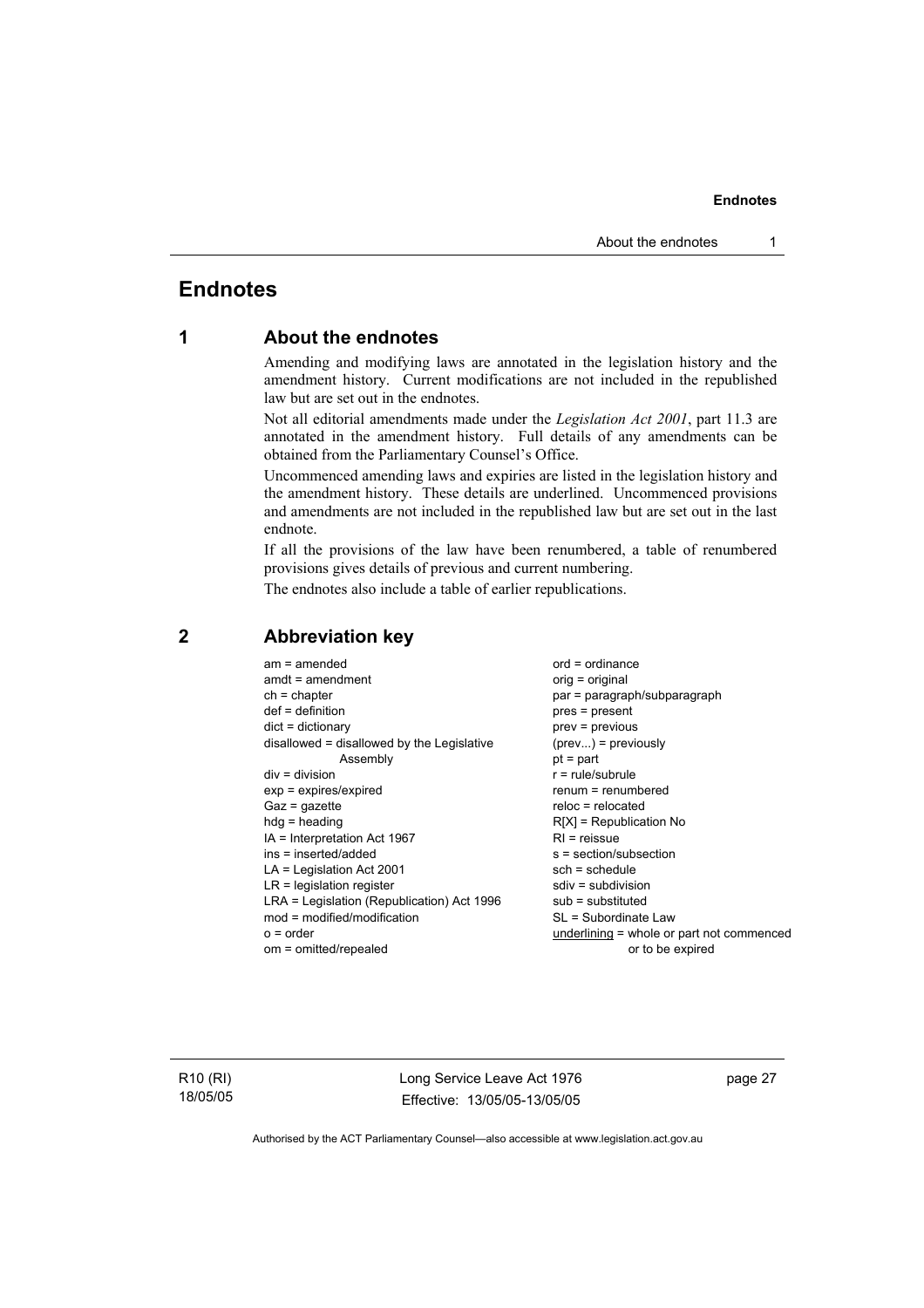## **3 Legislation history**

This Act was originally a Commonwealth ordinance—the *Long Service Leave Ordinance 1976* A1976-27 (Cwlth).

The *Australian Capital Territory (Self-Government) Act 1988* (Cwlth), s 34 (4) converted most former Commonwealth ordinances in force in the ACT into ACT enactments. This allowed the ACT Legislative Assembly to amend and repeal the laws. This Act was converted into an ACT enactment on 11 May 1989 (selfgovernment day).

As with most ordinances in force in the ACT, the name was changed from *Ordinance* to *Act* by the *Self-Government (Citation of Laws) Act 1989* No 21, s 5 on 11 May 1989 (self-government day).

Before 11 May 1989, ordinances commenced on their notification day unless otherwise stated (see *Seat of Government (Administration) Act 1910* (Cwlth), s 12).

#### **Legislation before becoming Territory enactment**

#### **Long Service Leave Act 1976 No 27**

notified 16 June 1976 commenced 16 June 1976

as amended by

**Long Service Leave (Amendment) Ordinance 1978 No 20**  notified 8 August 1978 commenced 8 August 1978

**Long Service Leave (Amendment) Ordinance 1981 No 24**  notified 10 September 1981

commenced 10 September 1981

## **Ordinances Revision (Companies Amendments) Ordinance 1982 No 38 sch 4**

notified 30 June 1982 commenced 1 July 1982 (s 2)

## **Long Service Leave (Amendment) Ordinance 1987 No 73**

notified 22 December 1987 commenced 1 January 1988 (s 2)

R10 (RI) 18/05/05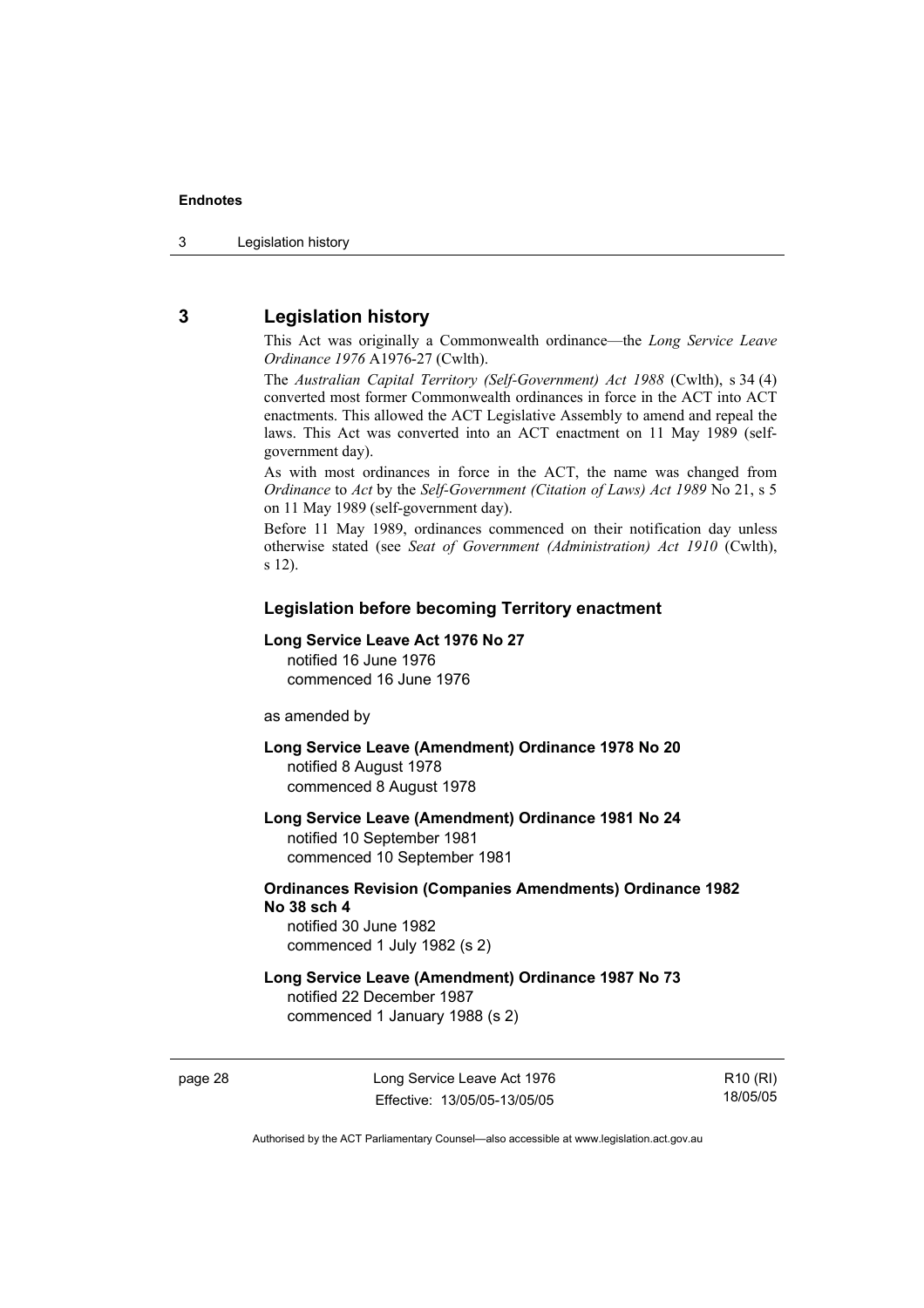#### **Self-Government (Consequential Amendments) Ordinance 1989 No 38 sch 1**

notified 10 May 1989 (Cwlth Gaz No S160) s 1, s 2 commenced 10 May 1989 (s 2 (1)) sch 1 commenced 11 May 1989 (s 2 (2) and see Cwlth Gaz 1989 No S164)

#### **Legislation after becoming Territory enactment**

#### **Statute Law Revision (Miscellaneous Provisions) Act 1993 No 1 sch 1**  notified 1 March 1993 (Gaz 1993 No S23) sch 1 commenced 1 March 1993

#### **Statute Law Revision (Penalties) Act 1994 No 81 sch**

notified 29 November 1994 (Gaz 1994 No S253) s 1, s 2 commenced 29 November 1994 (s 2 (1)) sch commenced 29 November 1994 (s 2 (2) and see Gaz 1994 No S269)

## **Statutory Offices (Miscellaneous Provisions) Act 1994 No 97 sch pt 1**

notified 15 December 1994 (Gaz 1994 No S280) s 1, s 2 commenced 15 December 1994 (s 2 (1)) sch pt 1 commenced 15 December 1994 (s 2 (2) and Gaz 1994 No S293)

#### **Statute Law Revision Act 1995 No 46 sch**

notified 18 December 1995 (Gaz 1995 No S306) sch commenced 18 December 1995 (s 2)

#### **Long Service Leave (Amendment) Act 1997 No 68**

notified 9 October 1997 (Gaz 1997 No S300) ss 1-3 commenced 9 October 1997 (s 2 (1)) remainder commenced 17 December 1997 (s 2 (2) and Gaz 1997 No S416)

#### **Long Service Leave (Cleaning, Building and Property Services) Act 1999 No 85 s 69**

notified 23 December 1999 (Gaz 1999 No S65) pt 1, pt 2 commenced 23 December 1999 (s 2 (1)) s 69 commenced 23 June 2000 (s 2 (3))

R10 (RI) 18/05/05 page 29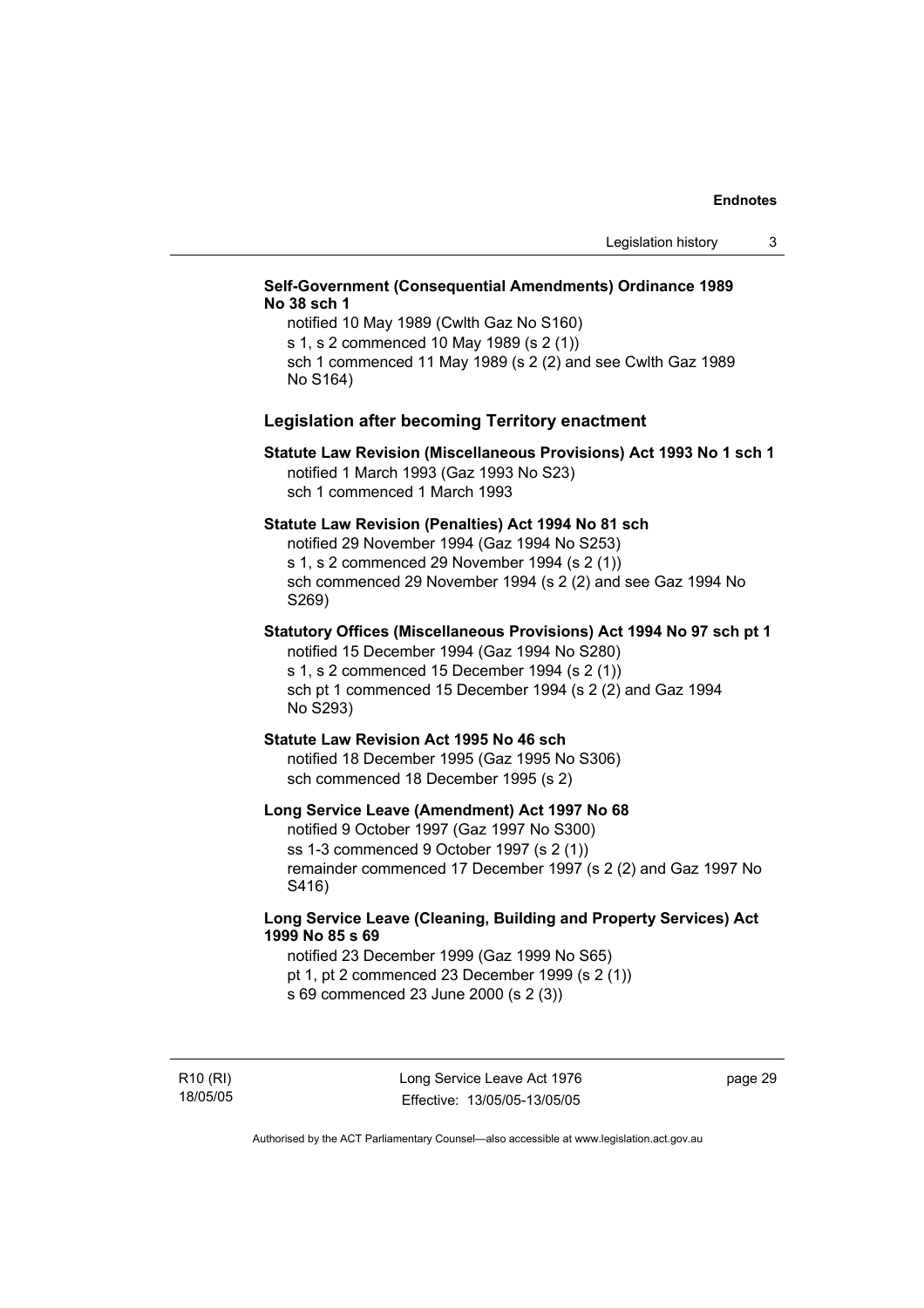|  | Amendment history |
|--|-------------------|
|--|-------------------|

| Legislation (Consequential Amendments) Act 2001 No 44 pt 229<br>notified 26 July 2001 (Gaz 2001 No 30)<br>s 1, s 2 commenced 26 July 2001 (IA s 10B)<br>pt 229 commenced 12 September 2001 (s 2 and see Gaz 2001<br>No S65)                                                                          |
|------------------------------------------------------------------------------------------------------------------------------------------------------------------------------------------------------------------------------------------------------------------------------------------------------|
| Statute Law Amendment Act 2001 (No 2) 2001 No 56 pt 3.35<br>notified 5 September 2001 (Gaz 2001 No S65)<br>amdts commenced 5 September 2001 (s 2 (1))                                                                                                                                                |
| Vocational Education and Training Act 2003 A2003-37 sch 2 pt 2.5<br>notified LR 8 September 2003<br>s 1, s 2 commenced 8 September 2003 (LA s 75 (1))<br>sch 2 pt 2.5 commenced 1 November 2003 (s 2)                                                                                                |
| Long Service Leave Legislation Amendment Act 2003 A2003-45 pt 2<br>notified LR 2 October 2003<br>s 1, s 2 commenced 2 October 2003 (LA s 75 (1))<br>pt 2 commenced 3 October 2003 (s 2)                                                                                                              |
| Criminal Code (Theft, Fraud, Bribery and Related Offences)<br>Amendment Act 2004 A2004-15 sch 2 pt 2.52<br>notified LR 26 March 2004<br>s 1, s 2 commenced 26 March 2004 (LA s 75 (1))<br>sch 2 pt 2.52 commenced 9 April 2004 (s 2 (1))                                                             |
| Long Service Leave Amendment Act 2005 A2005-22<br>notified LR 12 May 2005<br>s 1, s 2 commenced 12 May 2005 (LA s 75 (1))<br>ss 3-12, sch 1 commenced 13 May 2005 (s 2 and CN2005-5)<br>remainder awaiting commencement (s 2)<br>default commencement under LA s 79: 12 November 2005<br><b>Note</b> |

# **4 Amendment history**

| Preliminary<br>pt 1 hda | ins A2005-22 s 4 |  |
|-------------------------|------------------|--|
| Name of Act<br>ร 1      | sub A2005-22 s 4 |  |

page 30 Long Service Leave Act 1976 Effective: 13/05/05-13/05/05

R10 (RI) 18/05/05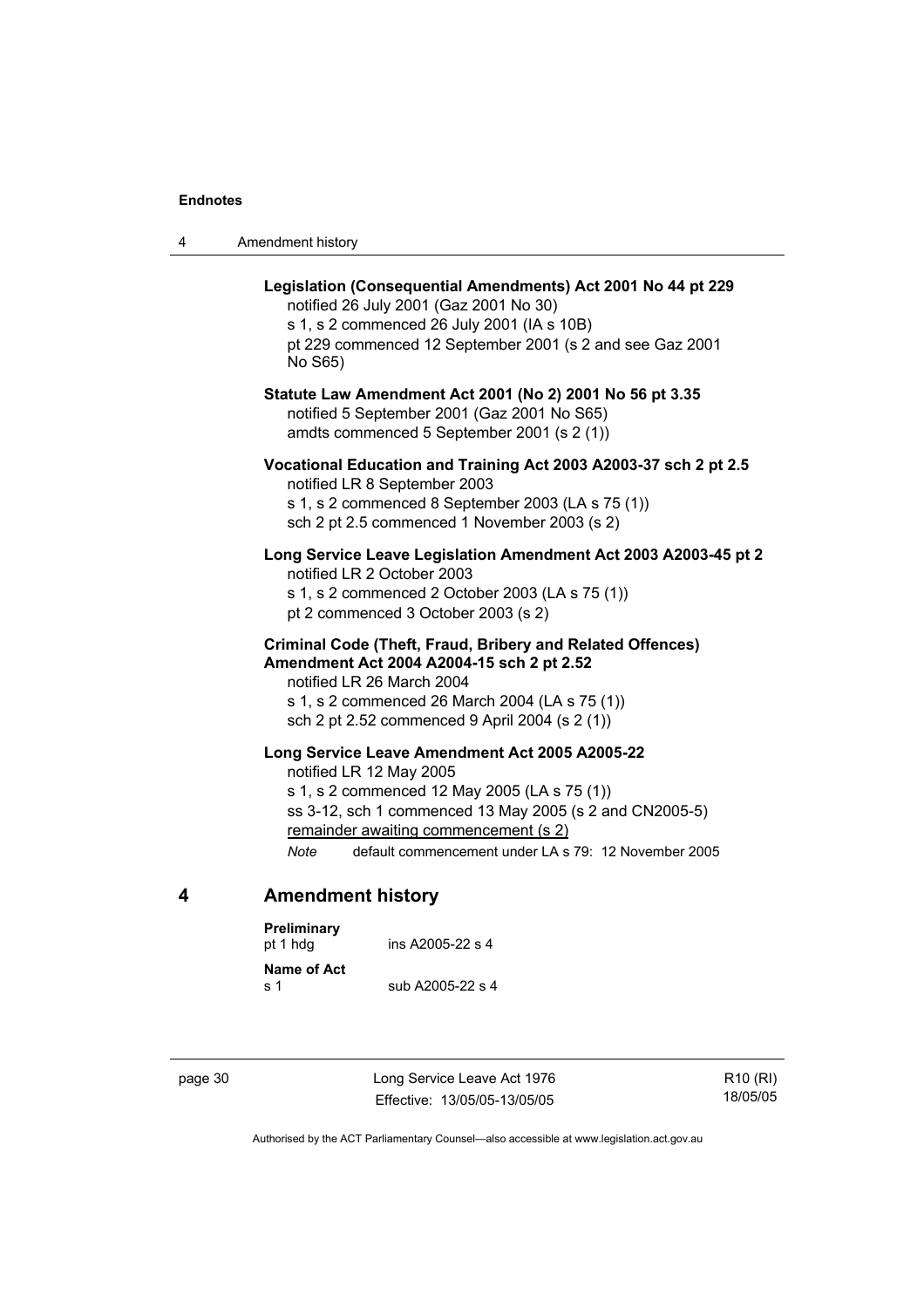```
Dictionary 
s 2 am 1981 No 24 s 2; 1987 No 73 s 4; 1997 No 68 s 4; 1999 
                  No 85 s 69; ss renum R6 LA 
                  defs reloc to dict A2005-22 s 6 
                  def approved training agreement ins 1997 No 68 s 4 
                     om A2003-37 amdt 2.10 
                  def associated company am 1982 No 38 sch 4; 1995 No 46 
                  sch; 1997 No 68 s 4 
                     om A2005-22 s 5 
                  def award holiday om A2005-22 s 5 
                  def continuous service am 1997 No 68 s 4; A2003-37 
                  amdt 2.12 
                     om A2005-22 s 5 
                  def minimum retiring age am 1987 No 73 s 4 
                     om A2005-22 s 5 
                  def training agreement ins 1997 No 68 s 4 
                     om A2003-37 amdt 2.14 
                  s 2 remainder om A2005-22 s 7 
                  pres s 2 ins A2005-22 s 7 
Notes 
s 2A ins A2005-22 s 7 
Offences against Act—application of Criminal Code etc 
s 2B ins A2005-22 amdt 1.1 
Important concepts 
pt 2 hdg ins A2005-22 s 7 
Commission recipients may be employees 
s 2C ins A2005-22 s 7 
Benefits under this Act and LSL (BCI) Act 
s 2D ins A2005-22 s<sup>7</sup>
Benefits under this Act and LSL (CCI) Act 
s 2E ins A2005-22 s 7 
Working out remuneration—employee also receives commission 
                 ins A2005-22 s 7
Periods of service 
s 2G ins A2005-22 s 7
Entitlement to long service leave 
s 3 sub 1987 No 73 s 5 
                  am 1997 No 68 s 5 
                  sub A2005-22 s 8 
Amount of long service leave 
s 4 sub 1987 No 73 s 5; A2005-22 s 8
```
R10 (RI) 18/05/05 Long Service Leave Act 1976 Effective: 13/05/05-13/05/05

page 31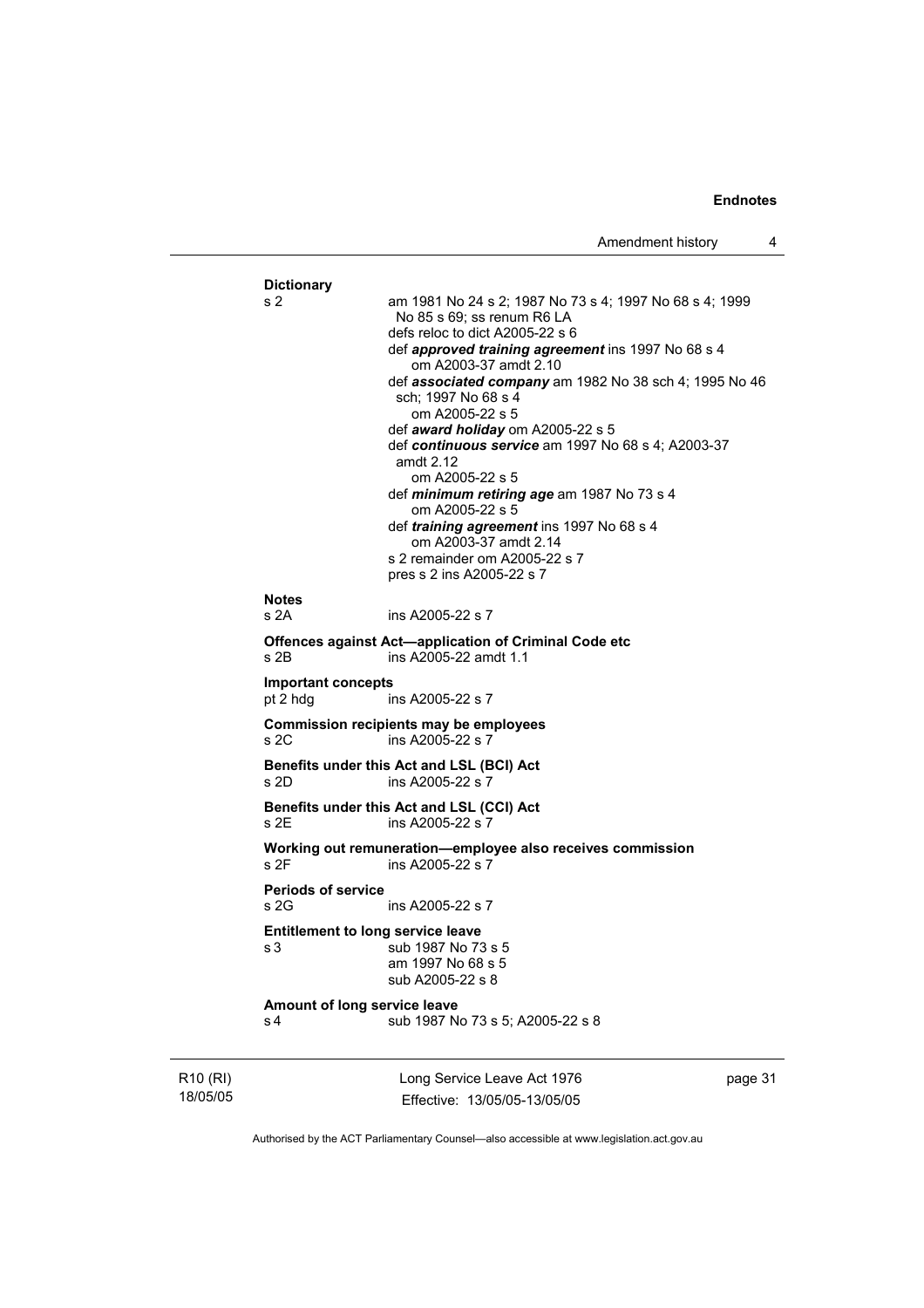4 Amendment history

| s 5                                               | Entitlement to payment in lieu of payment<br>am 1978 No 20<br>om 1987 No 73 s 5                                                                 |
|---------------------------------------------------|-------------------------------------------------------------------------------------------------------------------------------------------------|
| <b>Grant of leave</b><br>s 6                      | am 1978 No 20; 1994 No 81 sch; 1997 No 68 s 6<br>sub A2005-22 amdt 1.2                                                                          |
| <b>Payment for leave</b><br>s <sub>7</sub>        | am 1997 No 68 s 7                                                                                                                               |
| Manner of payment for leave<br>s 8                | am 1978 No 20; 1994 No 81 sch; 1997 No 68 s 8; ss renum<br>R6 LA; A2005-22 amdt 1.3; ss renum R10 LA (see A2005-22<br>amdt 1.4)                 |
| s 9                                               | Public holidays not to count as leave<br>sub A2003-45 s 4                                                                                       |
| $s$ 10 $A$                                        | Continuity of service in certain cases<br>ins 1987 No 73 s 6                                                                                    |
| Pay in lieu of long service leave<br>s 11A        | ins 1987 No 73 s 7<br>am 1997 No 68 s 9                                                                                                         |
| s 11B hdg<br>s 11B                                | Pay for ineligible service after 7 years<br>sub A2005-22 s 9<br>ins 1987 No 73 s 7<br>am 1997 No 68 s 10                                        |
| s 11C                                             | Pro rata long service leave entitlement<br>ins 1987 No 73 s 7<br>am 1997 No 68 s 11; A2003-45 s 5; A2005-22 s 10                                |
| s 11D                                             | <b>Calculation of ordinary remuneration</b><br>ins 1987 No 73 s 7<br>am 1997 No 68 s 12                                                         |
| Long service leave records<br>s <sub>12</sub>     | am 1978 No 20; 1994 No 81 sch; 1997 No 68 s 13; pars<br>renum R6 LA<br>sub A2005-22 amdt 1.5                                                    |
| <b>Administration and enforcement</b><br>pt 3 hdg | ins A2005-22 s 11                                                                                                                               |
| Registrar of long service leave<br>s 13           | sub 1994 No 97 sch pt 1; 1997 No 68 s 13<br>am 2001 No 44 amdt 1.2680, amdt 1.2681<br>sub A2005-22 s 11<br>$(3)-(5)$ exp 13 May 2006 (s 13 (5)) |

page 32 Long Service Leave Act 1976 Effective: 13/05/05-13/05/05

R10 (RI) 18/05/05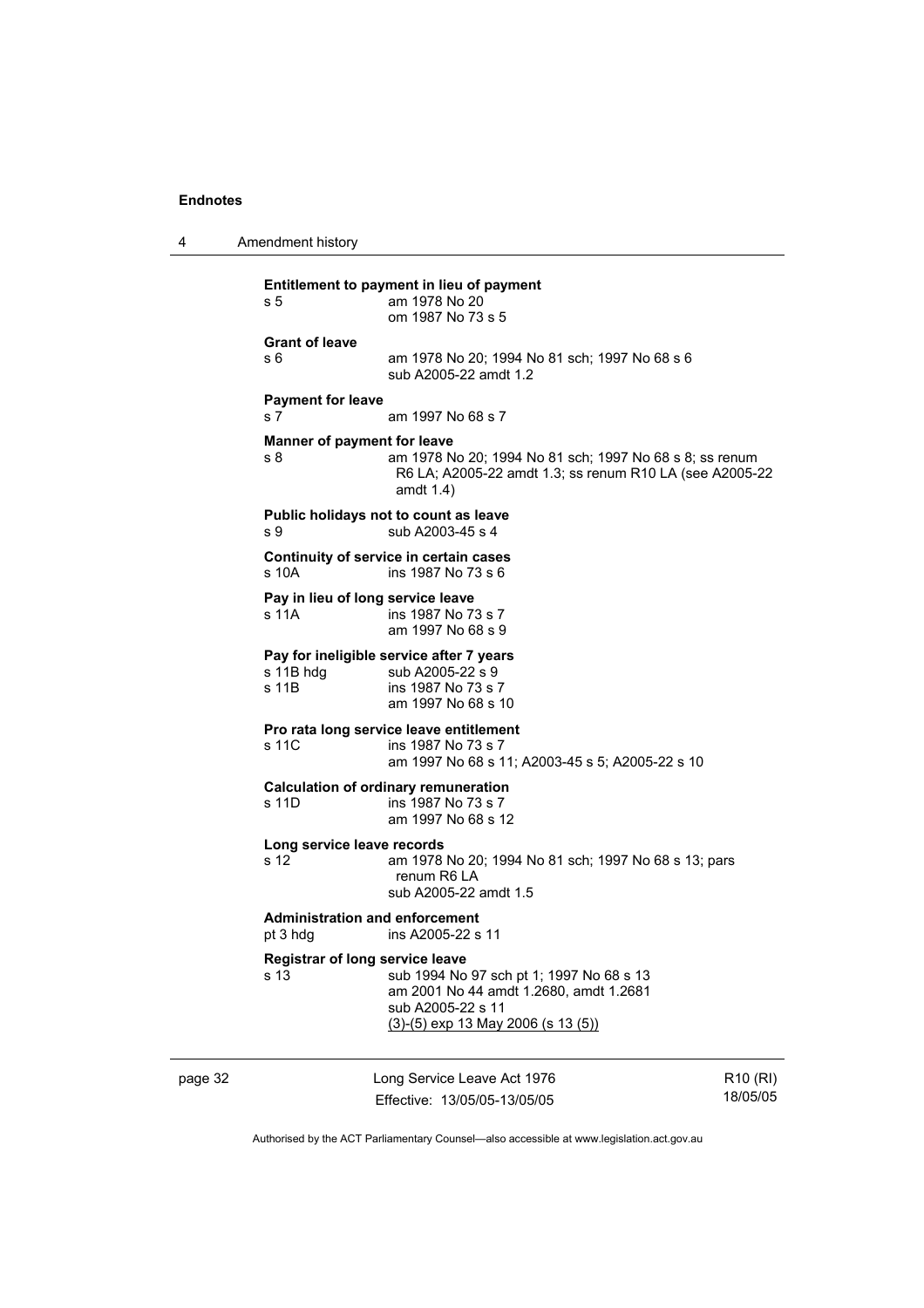Amendment history 4

**Appointment of authorised officers**  ins 1997 No 68 s 14 sub A2005-22 s 11 (2)-(4) exp 13 May 2006 (s 13A (4)) **Identity cards**  s 13B ins 1997 No 68 s 14 sub A2005-22 amdt 1.6 (5)-(7) exp 13 May 2005 (s 13B (7)) **Powers of entry of authorised officers**  s 13C ins 1997 No 68 s 14 **Complaints**  ins 1997 No 68 s 14 am 2001 No 44 amdts 1.2682-1.2685 **Notice to comply with Act**  s 13E ins 1997 No 68 s 14 sub A2005-22 amdt 1.7 **Review of directions by registrar**  s 13F ins 1997 No 68 s 14 **Review of decisions**  s 13G ins 1997 No 68 s 14 **Failing to comply with requirement of authorised officer** s 13H hdg sub A2004-15 amdt 2.113 s 13H hdg sub A2004-15 amdt 2.113<br>s 13H s 1997 No 68 s 14 ins 1997 No 68 s 14 am A2004-15 amdt 2.114, amdt 2.115 om A2005-22 amdt 1.8 **Liability**  ins 1997 No 68 s 14 am 2001 No 44 amdt 1.2686, amdt 1.2687 **Delegation by registrar**  s 13K ins 1997 No 68 s 14 **Miscellaneous**  ins A2005-22 s 12 **Offence**  s 15 om 1978 No 20 **Application of Act**  s 16 am A2005-22 s 13 **Approved forms**  s 17 om 1993 No 1 sch 1 ins 2001 No 44 amdt 1.2688

R10 (RI) 18/05/05 Long Service Leave Act 1976 Effective: 13/05/05-13/05/05 page 33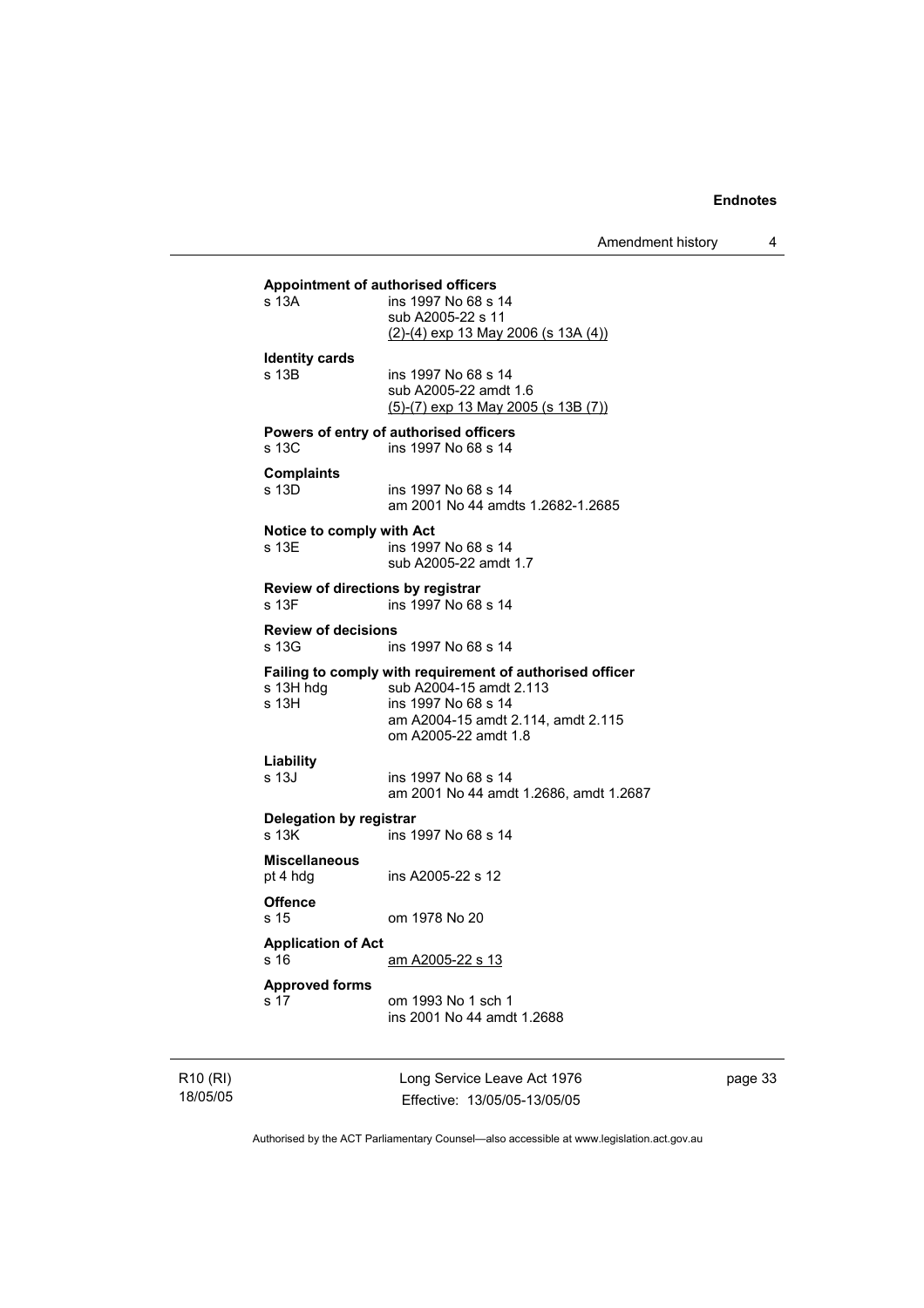4 Amendment history

| <b>Regulation-making power</b> |                                                       |  |
|--------------------------------|-------------------------------------------------------|--|
| s 18                           | am 1989 No 38 sch 1                                   |  |
|                                | sub 1997 No 68 s 15; 2001 No 44 amdt 1.2688           |  |
| <b>Dictionary</b>              |                                                       |  |
| dict                           | ins A2005-22 s 14                                     |  |
|                                | def <i>agreement</i> am 1997 No 68 s 4                |  |
|                                | reloc from s 2 A2005-22 s 6                           |  |
|                                | def approved training contract ins A2003-37 amdt 2.11 |  |
|                                | reloc from s 2 A2005-22 s 6                           |  |
|                                | def <b>associated company</b> ins A2005-22 s 14       |  |
|                                | def <i>authorised officer</i> ins 1997 No 68 s 4      |  |
|                                | reloc from s 2 A2005-22 s 6                           |  |
|                                | def <i>award</i> am 1997 No 68 s 4                    |  |
|                                | sub 2001 No 56 amdt 3.445                             |  |
|                                | reloc from s 2 A2005-22 s 6                           |  |
|                                | def <b>award holiday</b> ins A2005-22 s 14            |  |
|                                | def casual employee ins 1997 No 68 s 4                |  |
|                                | reloc from s 2 A2005-22 s 6                           |  |
|                                | def continuous service ins A2005-22 s 14              |  |
|                                | def <i>determination</i> sub 1989 No 38 sch 1         |  |
|                                | reloc from s 2 A2005-22 s 6                           |  |
|                                | def employee sub 1981 No 24 s 2l; 1997 No 68 s 4      |  |
|                                | reloc from s 2 A2005-22 s 6                           |  |
|                                | def <i>minimum retiring age</i> ins A2005-22 s 14     |  |
|                                | def ordinary remuneration am 1997 No 68 s 4           |  |
|                                | reloc from s 2 A2005-22 s 6                           |  |
|                                | def period of service ins A2005-22 s 14               |  |
|                                | def salary or wages reloc from s 2 A2005-22 s 6       |  |
|                                | def <i>trainee</i> ins 1997 No 68 s 4                 |  |
|                                | am A2003-37 amdt 2.13                                 |  |
|                                | reloc from s 2 A2005-22 s 6                           |  |
|                                |                                                       |  |

page 34 Long Service Leave Act 1976 Effective: 13/05/05-13/05/05

R10 (RI) 18/05/05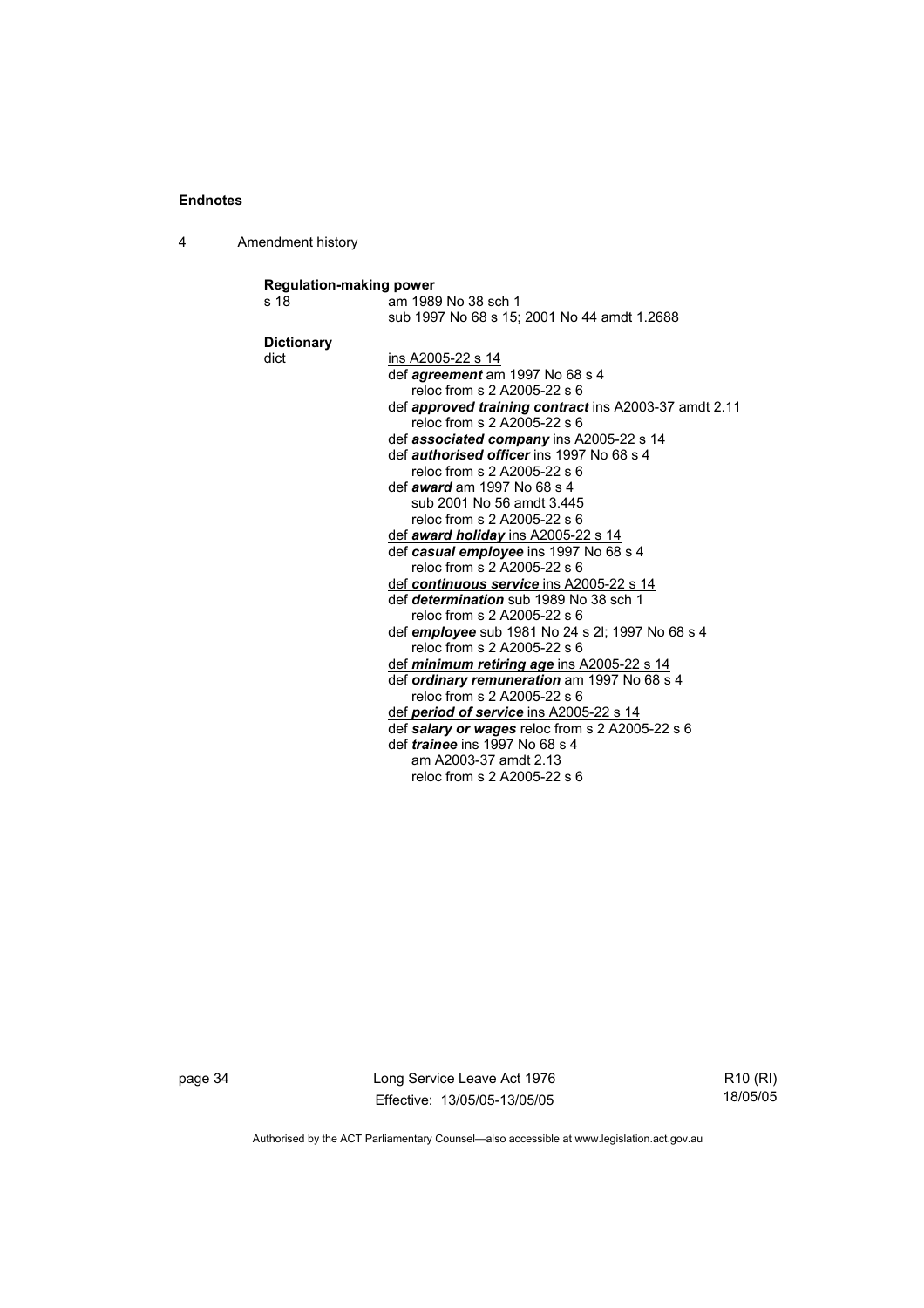## **5 Earlier republications**

Some earlier republications were not numbered. The number in column 1 refers to the publication order.

Since 12 September 2001 every authorised republication has been published in electronic pdf format on the ACT legislation register. A selection of authorised republications have also been published in printed format. These republications are marked with an asterisk (\*) in column 1. Electronic and printed versions of an authorised republication are identical.

| <b>Republication No Amendments to</b> |                | <b>Republication date</b> |
|---------------------------------------|----------------|---------------------------|
| 1                                     | ord 1989 No 38 | 31 May 1991               |
| 2                                     | Act 1993 No 1  | 31 August 1993            |
| 3                                     | Act 1994 No 97 | 31 January 1995           |
| 4                                     | Act 1995 No 46 | 30 November 1996          |
| 5                                     | Act 1997 No 68 | 31 December 1997          |
| $6*$                                  | A2001-56       | 23 January 2002           |
| 7                                     | A2003-45       | 3 October 2003            |
| 8                                     | A2003-45       | 1 November 2003           |
| 9                                     | A2004-15       | 9 April 2004              |

## **6 Uncommenced amendments**

The following amendments have not been included in this republication because they were uncommenced at the republication date:

## **Long Service Leave Amendment Act 2005 A2005-22 s 13, s 14**

## **13 Application of Act New section 16 (4) and (5)**

*insert* 

R10 (RI) 18/05/05 Long Service Leave Act 1976 Effective: 13/05/05-13/05/05 page 35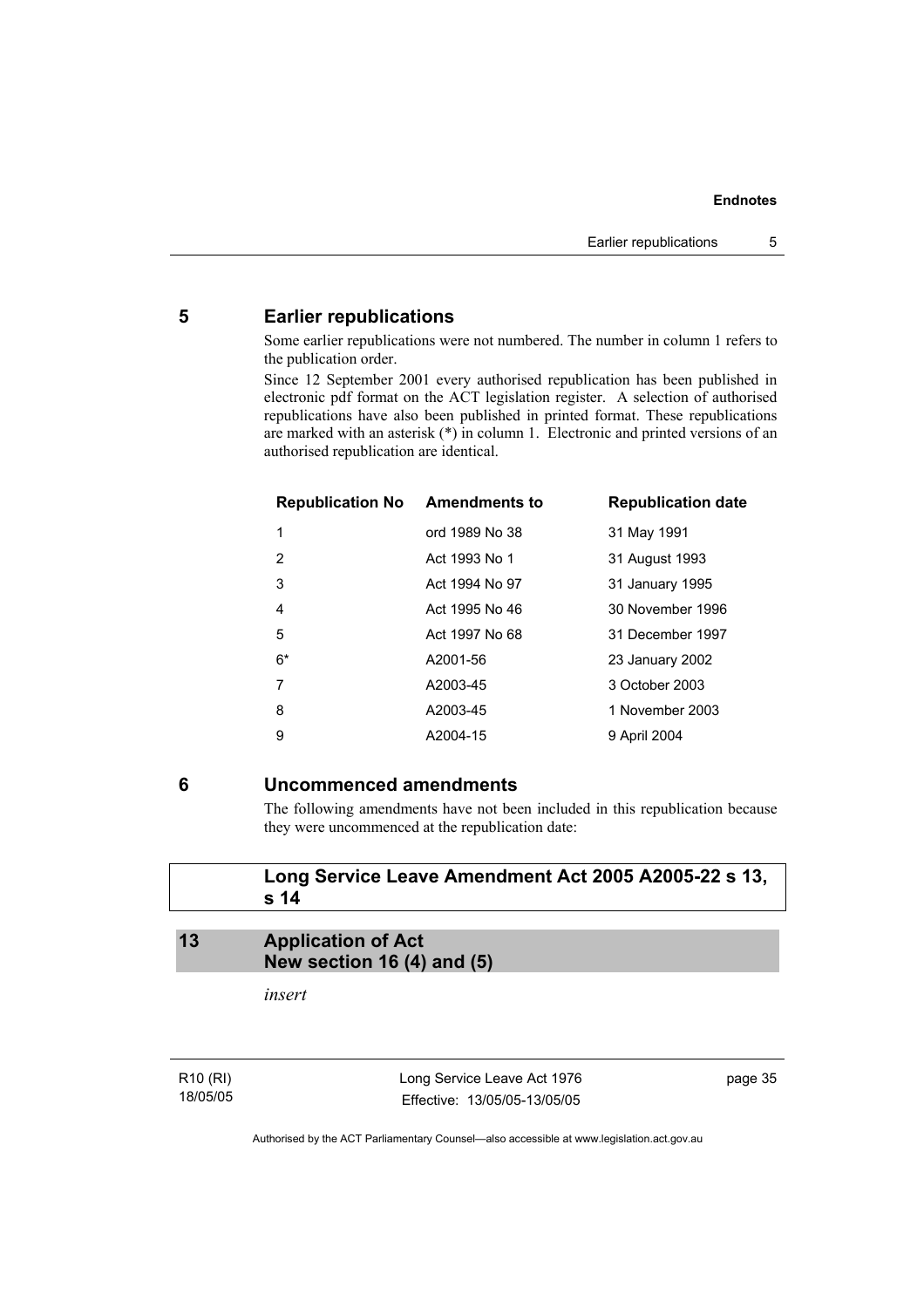|  | Uncommenced amendments |
|--|------------------------|
|--|------------------------|

- (4) Subsections (1), (2) and (3) are laws to which the Legislation Act, section 88 (Repeal does not end effect of transitional laws etc) applies.
- (5) This section expires on the day the *Long Service Leave Amendment Act 2005* commences.

#### **14 New dictionary**

*insert* 

# **Dictionary**

- (see s 2)
- *Note 1* The Legislation Act contains definitions and other provisions relevant to this Act.
- *Note 2* For example, the Legislation Act, dict, pt 1 defines the following terms:
	- chief executive (see s 163)
	- **function**
	- month
	- notifiable instrument (see s 10)
	- public servant.

*associated company* means a company that is a subsidiary, holding company or related body corporate under the Corporations Act, section 9.

*award holiday* means a day that is, under an award or agreement, a holiday for people employed in an industry.

*continuous service*, in relation to an employee, includes—

- (a) a period of annual leave or long service leave; and
- (b) a period of leave, not exceeding 2 weeks in any 1 year, taken because of illness or injury; and